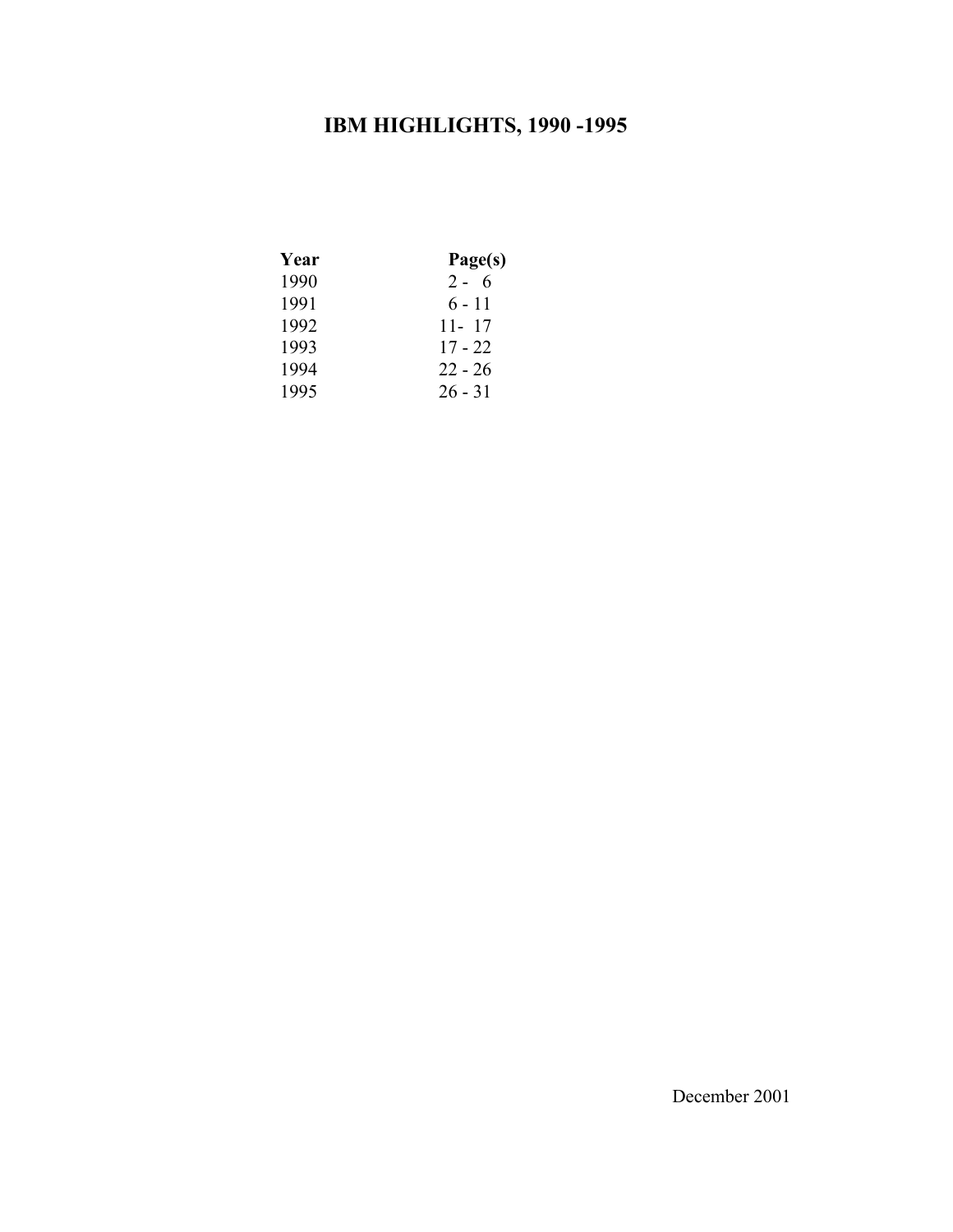# **1990**

#### **Business Performance**

IBM revenue increases by 10.1 percent from 1989, reaching \$69.01 billion, and earnings grow by 62 percent to \$6.02 billion. There are 373,816 employees and 789,046 stockholders at year end.

IBM launches a comprehensive quality improvement program under the overall framework of "market-driven quality."

# **Organization**

IBM says it will form a wholly-owned subsidiary consolidating IBM's typewriter, keyboard, intermediate and personal printers and supplies business in the United States, including manufacturing facilities. The company says it is working to create an alliance under which Clayton & Dubilier, Inc., would become the majority owner of the new subsidiary, and that IBM is studying a plan to include the remainder of its worldwide Information Products business in the alliance. The new U.S. company includes IBM's Information Products business, largely from IBM facilities in Lexington, Ky., and Boulder, Colo.

IBM announces a series of worldwide organizational realignments, including the move from Somers, N.Y., to London, England, of the Communication Systems line of business headquarters.

IBM Germany consolidates its marketing and service activities in the German Democratic Republic in a new subsidiary corporation, IBM Germany System and Service  $-$  East, with headquarters in Dresden.

IBM operations in the Asia Pacific area are restructured to focus on solution delivery and the headquarters staff is consolidated. In addition, IBM Australia and IBM New Zealand are consolidated into one organization serving both countries.

#### **Products & Services**

IBM makes its most comprehensive product announcement in 25 years by introducing the System/390 family consisting of 18 Enterprise System/9000 processors ranging from midrange computers for office environments to the most powerful computers IBM has ever offered. Featuring enhanced function and capability to manage information systems, the System/390 provides increased processing power, better network management, improved communication among multivendor systems and the Enterprise System/9000 processors. In many cases, customers currently using IBM Enterprise System/3090 systems can easily upgrade their systems to System/390 processors.

IBM also rolls out three new models of the Enterprise System/9370, which can run System/370 software while being managed by a central host computer or operate as standalone systems.

IBM announces in February the RISC System/6000, a family of nine workstations that are among the fastest and most powerful in the industry. The RISC System/6000 uses Reduced Instruction Set Computer technology, an innovative computer design pioneered by IBM that simplifies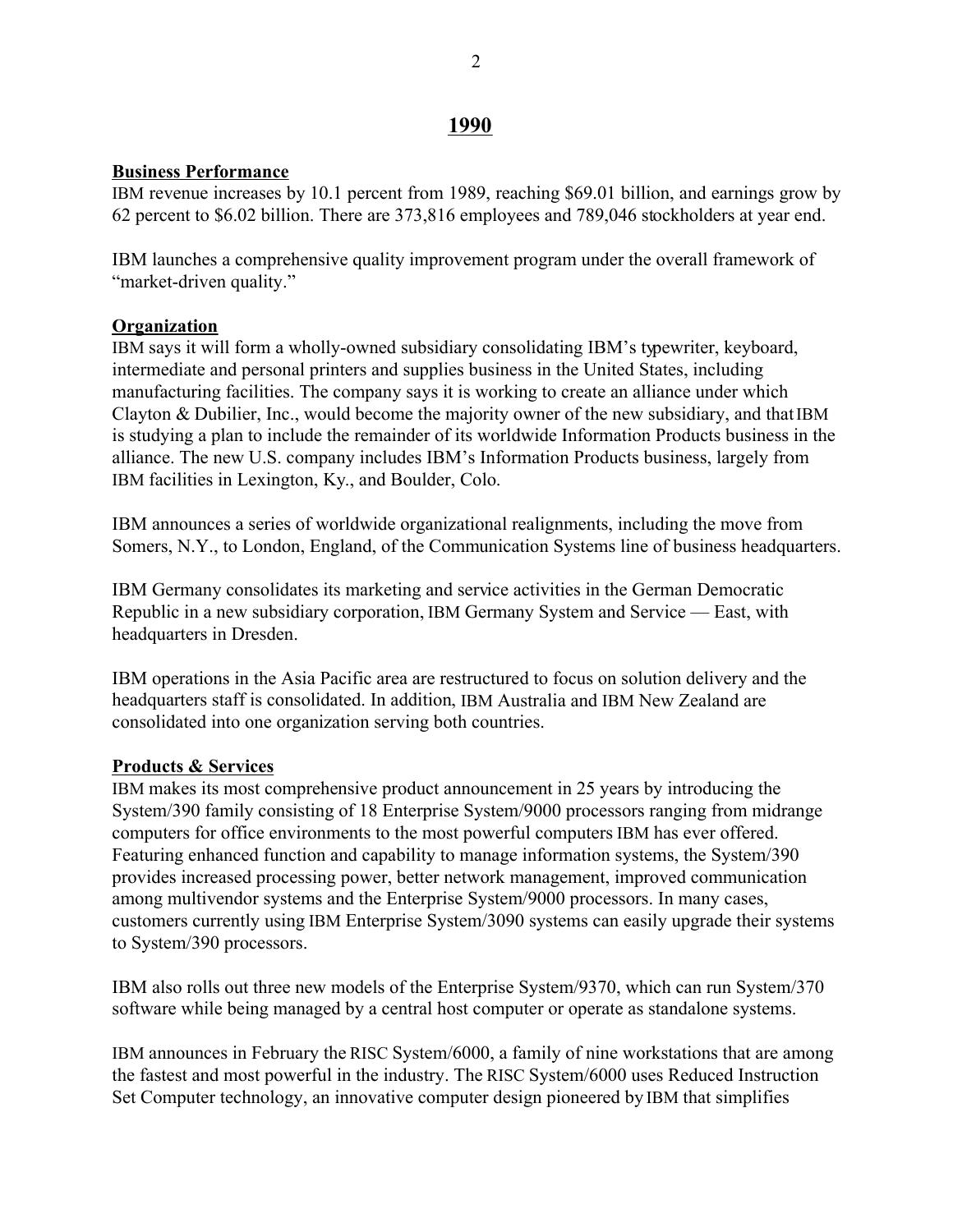processing steps to speed the execution of commands, and a new version of Advanced Interactive Executive, IBM's implementation of the UNIX operating system.

IBM broadens its AS/400 product line in August, unveiling two low-cost processors that are designed for small businesses and departments of larger companies. Also added is a low-end processor to the Application System/Entry series. The entire AS/400 family is enhanced with hundreds of hardware and software products, including operating system improvements, new data storage products, expanded memory, better systems availability and numerous advanced applications.

Six Personal System/2 (PS/2) computers designed to manage networks of desktop personal computers are introduced in March. They feature improved memory and storage capacity and IBM's advanced 3.5-inch disk storage device. A new portable PS/2 model and a new laser printer also are announced. Three months later, IBM announces the Personal System/1 (PS/1) that is easy enough for the novice to use, yet powerful enough to do office work at home, at prices ranging from \$999 to \$1,999 in the United States. IBM introduces the PS/2 Model 25 286, which is designed to meet the special needs of schools.

Other 1990 announcements include: several networking products to make it easier for customers to use their midrange, desktop and System/390 computers to communicate with non-IBM computers; CIM Advantage, to provide customers with more than 50 computer-integrated manufacturing products and applications developed by IBM and its business partners; the ImagePlus High Performance Transaction Processing System, to convert checks into high-quality electronic images for quick and economical transmission, storage and retrieval on workstation screens or printing as monthly statements; and CallPath Services Architecture, to provide a framework for companies to link their computers with their business telephone systems and to functionally integrate their voice and data communications applications.

# **Alliances**

IBM joins five other technology leaders in investing in ETEC, Inc., which will manufacture and sell tools and other equipment used in semiconductor manufacturing. IBM and Siemens AG reveal plans to develop jointly 64-million-bit memory chips. IBM says it plans to make substantial equipment purchases from, and provide financial backing for future product development to, SVG Lithography Systems, Inc., which was formed in May from a partnership of Perkin-Elmer Corporation and the Silicon Valley Group, Inc. In addition, SEMATECH, a U.S. industry-government consortium to which IBM belongs, enters a joint development program with the new company.

Motorola, Inc. and IBM form ARDIS, a joint venture to offer the first commercial service in the United States for communicating with computers via radio waves. IBM and Metaphor Computer Systems, Inc., form Patriot Partners to create a new suite of application system software. IBM and Check Consultants, Inc. announce an agreement to form Check Solutions Company to develop and market check and check image application software and services. Diebold, Incorporated, and IBM form a joint venture named InterBold to provide automated teller machines and financial self-service systems worldwide.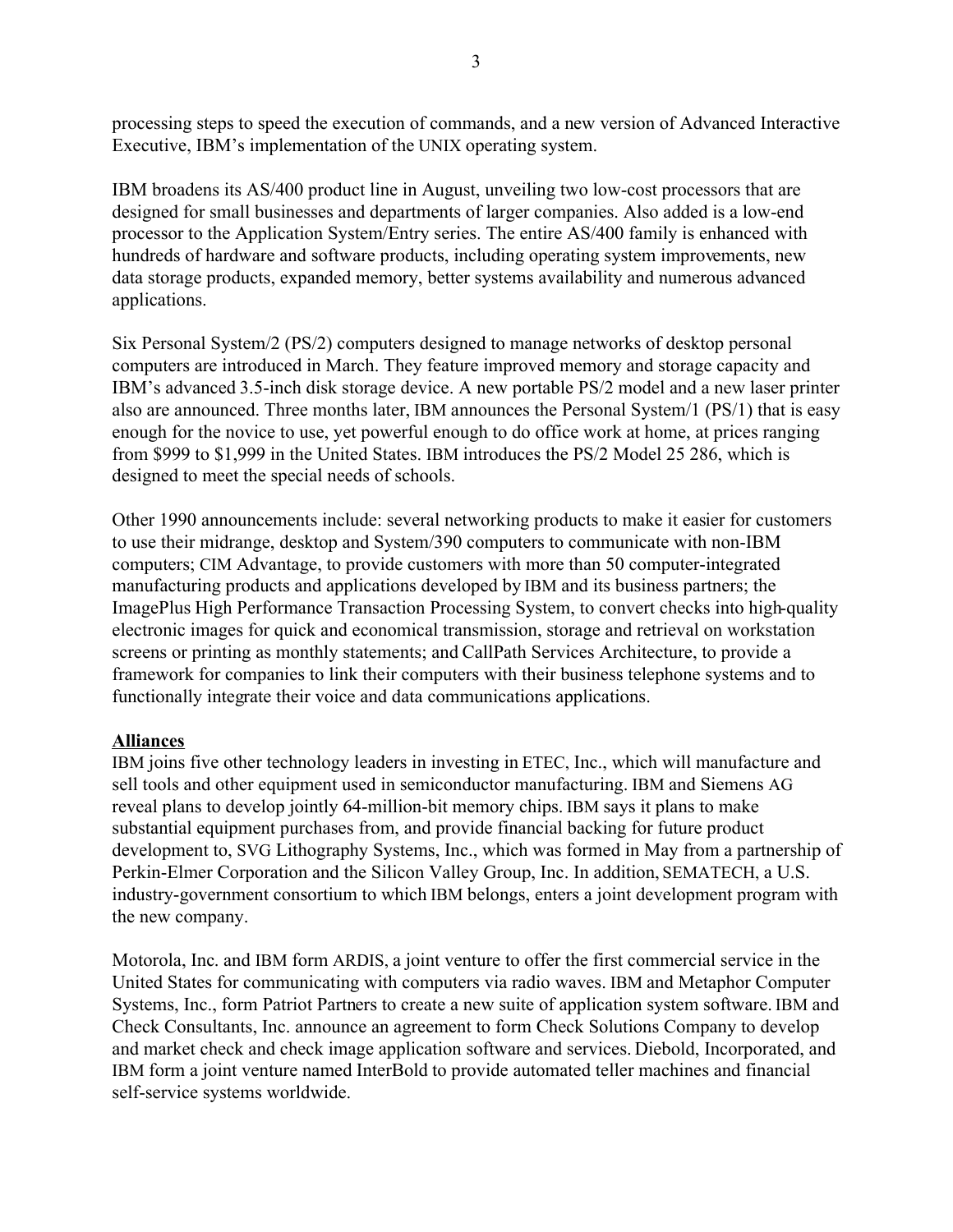After two years of successful testing in selected U.S. cities,  $PRODIGY$  — an information and home shopping service for PC users — becomes available throughout the United States in September. The service is offered by a partnership between IBM and Sears, Roebuck and Co.

IBM acquires a minority equity interest in Hogan Systems, Inc.; IBM Canada Ltd. and Businessland Canada form PC ServicePartners, Inc., to service personal computers; and IBM China/Hong Kong invests in Commercial Software Services Ltd., a provider of software and services for banking, insurance, finance, manufacturing and other industries.

IBM announces a partnership agreement with The Association of Tennis Professionals (ATP), in which IBM is the title sponsor of the ATP Tour and will provide information processing systems to collect and manage a broad range of statistical information about the players and the tournaments.

In two real estate alliances, IBM and Prentiss Properties announce their intent to form a partnership to own jointly and develop an office facility to be built adjacent to IBM's Austin plant; and IBM and C.J. Segerstrom & Sons form a joint venture partnership for the development and ownership of an office building in Costa Mesa, Calif.

#### **Science & Technology**

The Institute of Electrical and Electronics Engineers, Inc., awards its 1990 Corporate Innovation Recognition to IBM for the development of the Multilayer Ceramic Thermal Conduction Module for high performance computers.

A new memory chip capable of storing 16 million bits of information  $-$  about 1,600 double-spaced typed pages of text  $\overline{\phantom{a}}$  is fabricated at IBM's semiconductor facility in Essex Junction, Vt. No larger than a pencil eraser, the new chip can locate and "read" all 16 million bits of stored data in 1/25th of a second.

IBM scientists discover how to move and position individual atoms on a metal surface, using a scanning tunneling microscope. The technique is demonstrated in April at IBM's Almaden Research Center in San Jose, Calif., where scientists created the world's first structure: the letters  $i$ I-B-M $i$   $\sim$  assembled one atom at a time.

Other IBM researchers fabricate transistors that operate at frequencies of up to 75 billion cycles a second, nearly double the current world record. IBM scientists also devise a technique for producing blue laser light that could significantly increase the capacity of optical data storage devices.

#### **Facilities**

U.S. President George Bush presents the Malcolm Baldrige National Quality Award to IBM's Rochester, Minn., facility.

IBM celebrates the tenth anniversary of its Management Development Center (MDC) in Armonk, N.Y. The MDC is one of six IBM centers around the world teaching new and experienced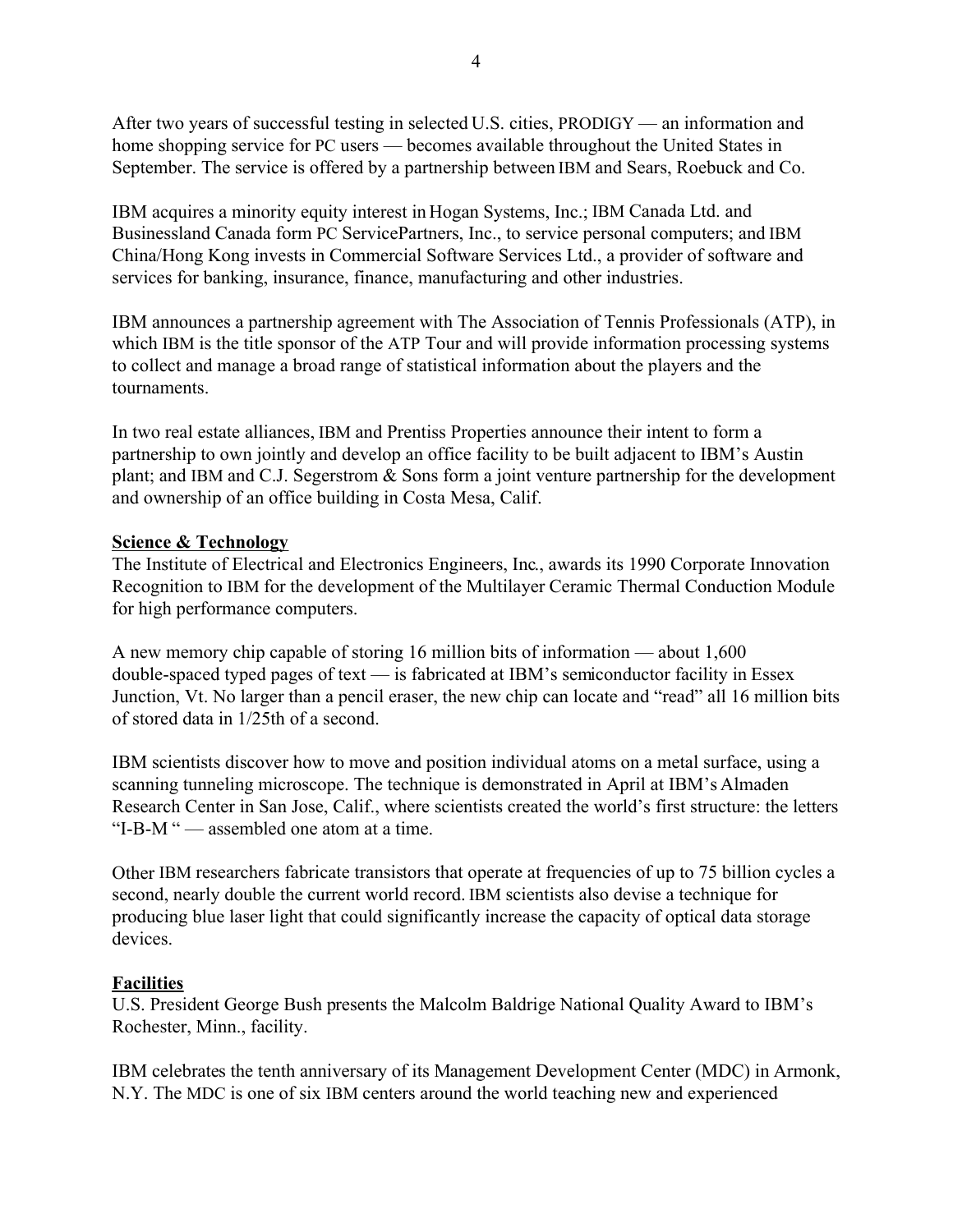managers. It serves approximately 5,000 students each year through programs such as the New Manager School, Middle Manager School and Advanced Management School. (Since the MDC's dedication in 1980, some 50,000 IBM managers have passed through its doors on their journey to becoming leaders. IBM opened its first education facility in Endicott, N.Y., in 1933.)

# **Corporate Citizenship**

IBM contributes in 1990 more than \$148 million in cash, equipment and employee expertise in support of educational, social and cultural programs benefiting people around the world. IBM donates more than \$22 million to 107 U.S. colleges and universities in all 50 states, Puerto Rico and the District of Columbia to help improve the training of teachers in K-12 education through the more effective use of technology. In Canada the company contributes \$2.1 million in cash, equipment and services to support a project to encourage and motivate increased mathematics and science literacy among K-12 students. IBM says that it will supply more than 13,000 personal computers to the Soviet Union, for use primarily in secondary schools. IBM and the Walt Disney Company are jointly sponsoring the first annual American Teachers Awards to honor outstanding educators for their efforts to achieve excellence in the U.S. school system.

IBM participates in job training centers in Argentina and the United Kingdom. In the United States, IBM sponsors 95 such centers, which have graduated more than 40,000 people since the initiative was undertaken in 1968. IBM announces plans to establish IBM Computer Competence and Development Centers at universities in Czechoslovakia, Hungary, Poland and other Central and Eastern European countries.

IBM joins 14 other leading U.S. corporations in April to establish a worldwide program designed to achieve environmental, health and safety goals by continuously improving environmental management practices and performance. IBM has invested more than \$1 billion since 1973 to provide environmental protection for the communities in which IBM facilities are located. IBM has put a plan in place to eliminate the use of ozone-depleting chlorofluorocarbons (CFC) in products and processes by 1993. IBM U.S. manufacturing sites in 1990 reduce CFC emissions 47 percent from 1989 levels, for a cumulative reduction of 76 percent since the company's CFC-elimination program began in 1987. Worldwide in 1990 IBM reduces its CFC emissions 43 percent from 1989 levels, for a total reduction of 63 percent since 1987.

IBM France has donated computer equipment and software to seven national parks over the last five years, and IBM Germany has provided a computer network to monitor water quality data on the 600-mile Elbe River. IBM Australia and the Zoological Parks Board of New South Wales establish the IBM Conservation Award to recognize significant achievements in conserving the natural environment.

The U.S. Department of Labor honors IBM for employee programs that address family-related needs and help to increase the quality of the U.S. work force.

IBM and the National Urban League announce the formation of Drugs Destroy Dreams, a youth drug intervention program in eight U.S. cities. IBM will donate \$1.4 million over three years to the program.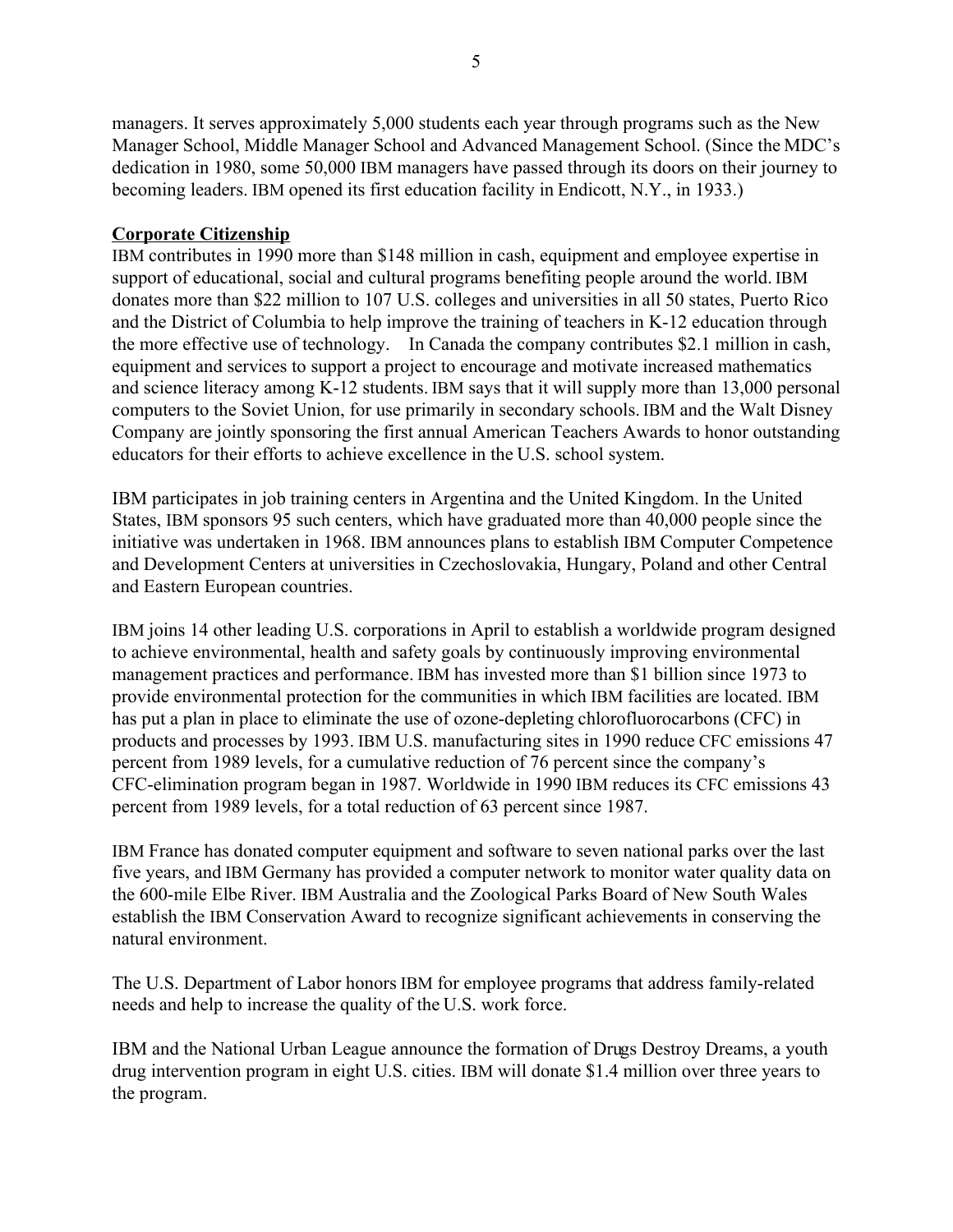IBM announces that it would make \$4.5 million in computer systems available to federally funded disabilities support centers being established throughout the United States. IBM Brazil helps to establish courses that train visually impaired persons to become computer programmers. IBM Mexico signs an agreement with the government to assist the estimated two million Mexicans with hearing and speech problems. IBM Japan employees and their families assist local organizations for the blind to translate books and periodicals into Braille using computers and software developed by a blind IBM Japan employee.

IBM says that it will contribute \$6 million to the IBM South Africa Projects Fund over the next two years, extending IBM's commitment to the Fund until 1992.

Of the 3,500 new employees hired in the United States, about 31.3 percent are women and 26.8 percent are minorities. Women hold 20.8 percent of the company's management positions, while minorities hold 13 percent. Women hold 13 percent of the senior management positions while minorities hold almost 10 percent. The company also purchases more than \$195 million in products and services from over 950 minority-owned firms, over \$95 million from more than 1,050 firms owned primarily by women, and over \$14 million from 59 companies employing primarily handicapped workers.

#### **1991**

#### **Business Performance**

IBM revenue falls to \$64.79 billion, a 6.1 percent decline from 1990, and earnings drop to a negative \$2.82 billion, a 146 percent reduction from the prior year. Special charges totalling \$3.4 billion are recorded in the fourth quarter, including \$2.2 billion associated with employee separations and relocations. IBM has 344,396 employees and 772,047 stockholders at year end.

#### **Organization**

The corporation announces changes that will begin to redefine IBM as an organization of increasingly independent businesses and companies. Among those changes are:

 ó Formation of the Storage Products line of business to focus on providing leading-edge products for IBM computer systems and original equipment manufacturers. The new organization, which was created from the Storage Systems Products Division, a part of the Enterprise Systems line of business, will be headquartered in San Jose, Calif.

— Restructuring of the IBM Systems Services Division as the Integrated Systems Solutions Corporation (ISSC), a wholly-owned subsidiary to provide a broad range of outsourcing services to customers. In a related move, IBM Canada, Westbridge Computer Corporation and STM Systems Corporation form a new systems management services company, Information Systems Management Corporation.

 ó Formation of the IBM Federal Sector Services Corporation, effective January 1, 1992, as a wholly-owned subsidiary to respond to U.S. federal government customers' demand for systems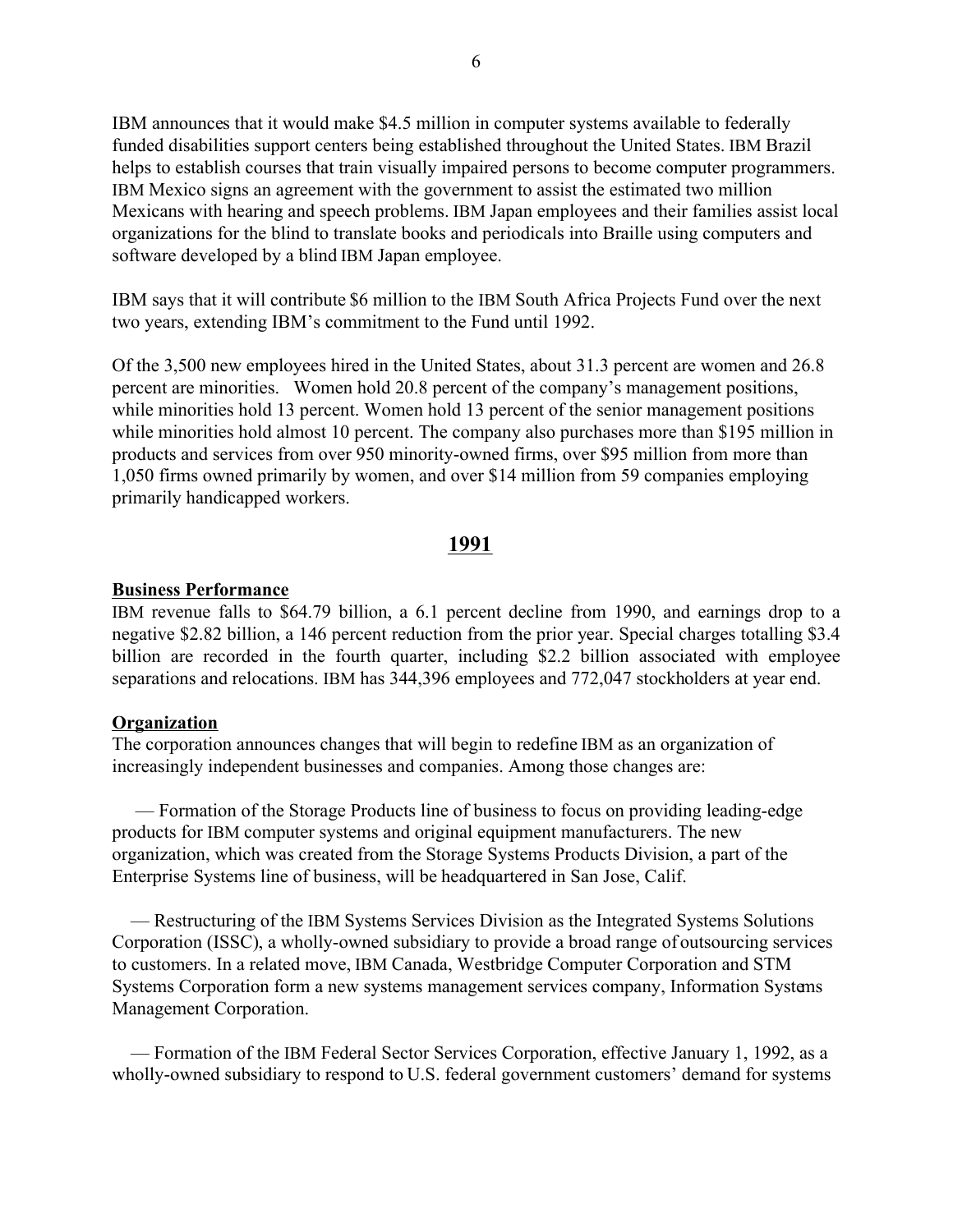integration services. Headquartered in Bethesda, Md., the new company will be drawn from organizations within the IBM Federal Sector Division.

 ó Creation of Employment Solutions Corporation, to begin operating January 1, 1992 as a wholly-owned IBM subsidiary to provide selected employment and recruiting services to IBM and other companies.

 $\overline{A}$  plan to make the Pennant Systems Company a wholly-owned subsidiary to develop and manufacture IBM's worldwide printers and printing solutions, including advanced function printers, software and advanced printing services. And,

 ó The Personal Systems line of business forms the Entry Systems Technology organization to develop and acquire best-of-breed technologies and subsystems for IBM personal computers and workstations.

Following the sale of IBM's typewriter, keyboard, personal printer and supplies business to Clayton & Dubilier, Inc., a new company — Lexmark International, Inc. — is formed in March to develop, manufacture and sell information products worldwide. IBM will have a 10 percent equity interest in the new company and will market many of its products.

IBM forms a new organization in the IBM World Trade Europe/Middle East/Africa Corporation to be responsible for the overall personal systems business and performance. IBM Europe creates IBM Nordic, a new operating unit with headquarters in Stockholm, to be responsible for the IBM business in Denmark, Finland, Iceland, Norway and Sweden as of August 1, 1991. A wholly-owned subsidiary, IBM USSR Ltd., is established in Moscow to take advantage of business opportunities in the Soviet Union. (Since 1990 IBM has sold more than 13,000 personal computers to the Soviet Union for use primarily in secondary schools.) IBM CSFR, a wholly-owned subsidiary, is formed to pursue marketing and service opportunities in Czechoslovakia.

#### **Products & Services**

IBM unveils seven new Enterprise System/9000 processors and operating system software – Advanced Interactive Executive/Enterprise System Architecture  $(AIX/ESA)$  – for the System/390 family. AIX/ESA is a further step in IBM's implementation of open-systems computing across its product line and is based on UNIX and the Open Software Foundation's OSF/1 standards. The company begins shipping in volume and on schedule two top-of-the-line ES/9000 models that were announced in September 1990. IBM Japan says it will supply Enterprise System/9000 processors and operating system software to Mitsubishi Electric Corp. for remarketing. The agreement marks the first time IBM has sold large processors as an original equipment manufacturer for resale.

The RISC System/6000 family is broadened with new high and low-end models, and enhanced with new software, memory and disk storage that enables customers to run applications faster and boost overall workstation performance.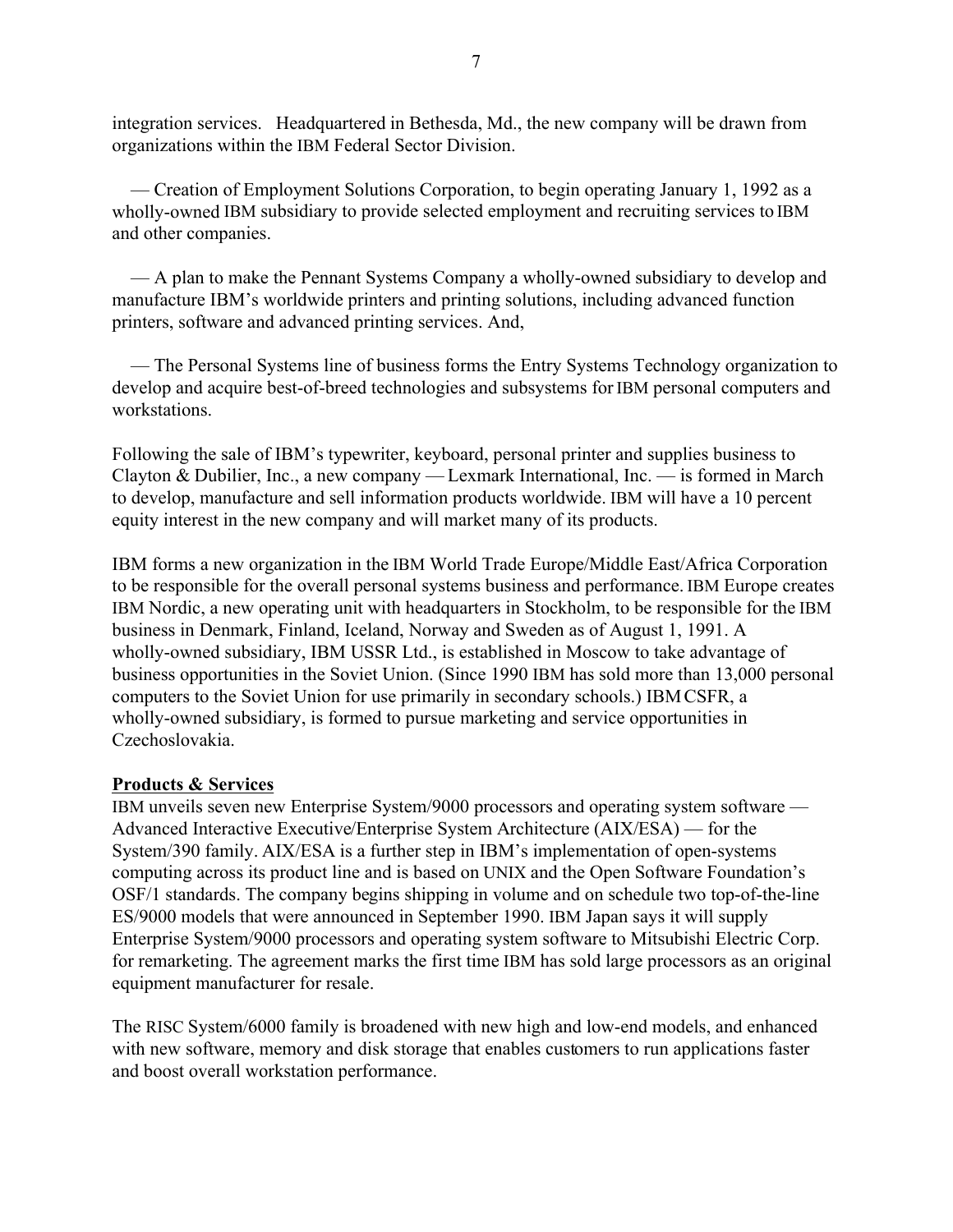The AS/400 line is renewed from top to bottom with 11 processors. A new \$12,000 AS/400 entry-level model and a new version of the AS/400's operating system are introduced.

IBM marks the IBM Personal Computer's 10th anniversary with enhancements to the successor Personal System/2 line. The company also announces three lower-cost models of industrial PS/2 computers and the IBM 9075 PCradio. This battery-powered personal computer lets mobile workers, such as service technicians, get information, order parts and update customer records without leaving their job sites via radio, cellular or telephone communications. The company strengthens the midrange of the PS/2 line with enhanced, expandable new models and options. A laptop computer – the IBM Personal System/2 L40  $SX$  – is introduced to give customers computing capabilities on the road or in the air. The 7.7 pound unit features a full-sized keyboard, 10-inch display screen and high-capacity disk drive. IBM ships two personal computer models – the Personal System/2 Model 90 XP 486 SX and PS/2 Model 95 XP 486 SX – using Intel's new i486 SX microprocessor. The company signs a major order for Personal System/2 computers, together with other hardware, and software, from the Romanian Ministry of Education and Science. IBM Japan announces the Personal System/55note, a 5.5-pound notebook-size computer providing a Japanese and English-language capability.

Six new models of the IBM 3490 Magnetic Tape Subsystem, providing up to twice the storage capacity and 70 percent faster performance than current models, are rolled out, and IBM announces a 3.5-inch rewriteable optical drive capable of storing up to 40,000 pages of text or 10,000 graphic images on a single optical disk.

Other 1991 announcements include: new networking products to help tie together different types of computer systems, from PCs to large processors, so that data, applications, printers, processing power and services can be shared; IBM Japan makes a 3.5-inch rewriteable magneto-optical disk storage product available for Japanese workstation users; an Information Warehouse framework, a set of software products from IBM and business partners for accessing data no matter where it resides in an enterprise; and the POWER Visualization System for scientists and other technical professionals, to help users create images to locate natural resources, perform complex engineering tasks and design pharmaceuticals.

IBM's Integrated Systems Solutions Corp. announces agreements with a number of U.S. firms, including Supermarkets General Corp., Commerce Bancshares and First American National Bank of Nashville. IBM wins a systems integration contract making the company the prime contractor for the EH101 Merlin antisubmarine helicopters for the U.K. Royal Navy. Poland's Bank Slaski selects IBM to fully automate its 42 branches. Euro Disney S.C.A. signs an agreement making IBM France the office supplier of information technology for the Euro Disney Resort.

#### **Alliances**

IBM forms a number of new, strategic business alliances around the world. IBM and Siemens AG agree to manufacture 16-million-bit memory chips at IBM's Corbeil-Essonnes, France, facility. The agreement calls for a joint multimillion-dollar investment to expand the semiconductor production facility.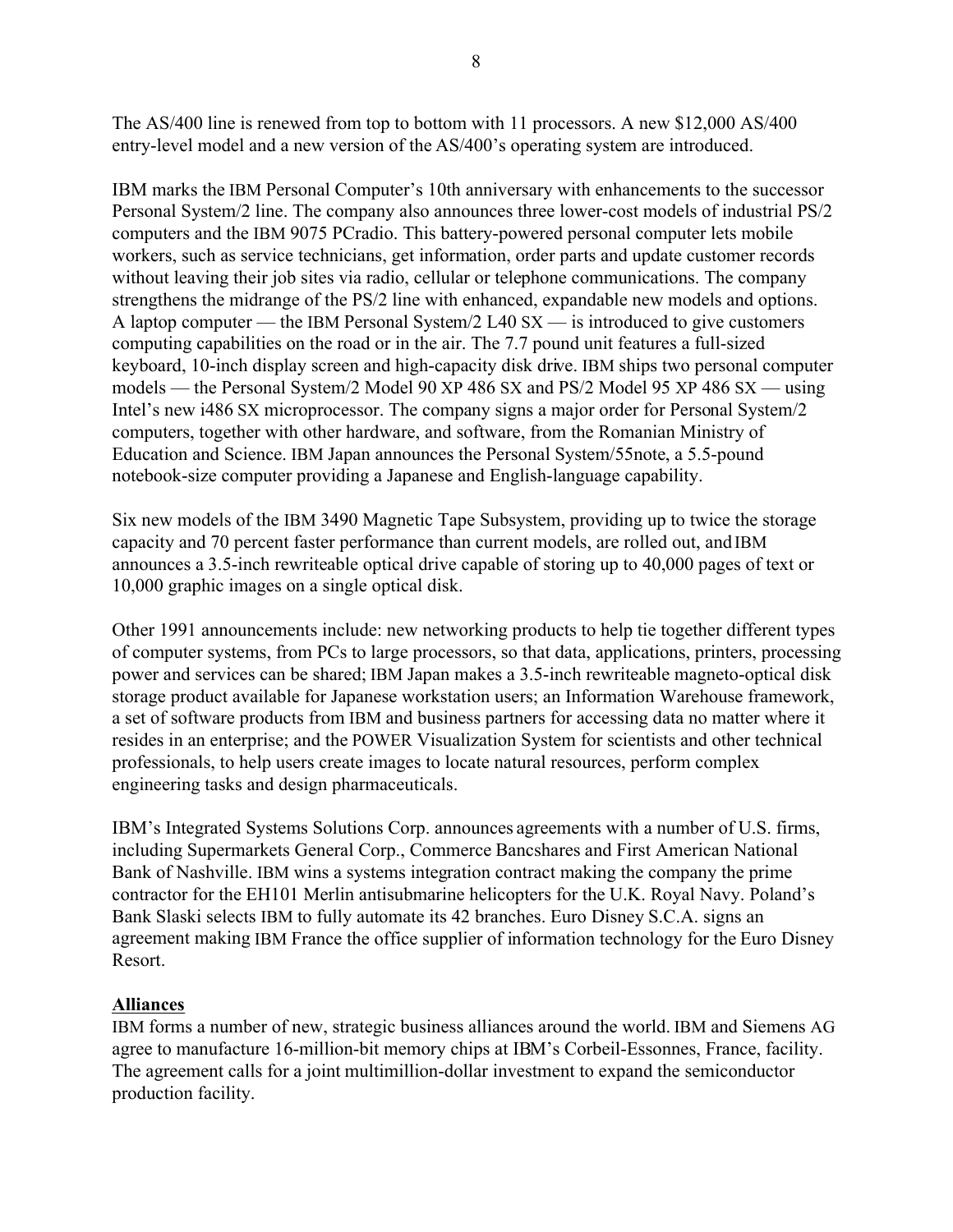Apple Computer Inc. and IBM announce in October a series of agreements which include Motorola Inc. as a technology partner. The agreements include: products to link Apple Macintosh personal computers into IBM networks; new Reduced Instruction Set Computer microprocessors for personal computers and low-cost workstations; a new open-systems environment in which both IBM AIX and Macintosh software programs can run on RISC-based systems from both companies; a joint venture to create and license multimedia technologies for a wide range of companies and industries; and an independent, jointly-owned company to develop object-oriented software, a building block for developing applications.

IBM signs a letter of intent to form an IBM alliance company — General Business Machines Corporation  $-$  which will assume direct responsibility for IBM's business and marketing operations in Belize, Costa Rica, El Salvador, Guatemala, Honduras, Nicaragua and Panama.

To broaden its office offerings, IBM forms an alliance with Lotus Development Corp. to market Lotus software under license. The company extends its networking products licensing agreement with Novell Inc. and agrees to work with Borland International Inc. on software development tools. IBM also announces alliances with Easel and Micro Focus to develop and jointly market AD/Cycle software development tools, and licenses Hewlett-Packard computer-aided software and engineering tools and technology for use on the IBM RISC System/6000 family. The company says that Wang Laboratories Inc. will market IBM's Personal System/2 and RISC System/6000 products under the Wang logo and the Application System/400 line under the IBM logo through a new business relationship.

IBM and Hoechst Celanese Corporation announce a series of agreements under which Hoechst AG and Hoechst Celanese will manufacture certain photoresist systems developed by IBM and sell them under the Hoechst label — the first time IBM photoresists will be offered for general sale to the semiconductor industry. Photoresists are a light-sensitive chemical used to coat the surface of silicon wafers. IBM and Motorola, Inc. sign a licensing agreement covering integrated chip mounting technologies. Motorola will use IBM's patented "C4" (flip chip) and Direct Chip Attach (DCA) processes to package microchip products. Also announced are agreements with Novell Inc., under which IBM will license and market the company's networking products, and with AT&T, under which the two companies plan to develop software to assist customers in managing networks provided by IBM and AT&T.

IBM and Coopers & Lybrand form Meritus Consulting Services, a company that offers consulting services to businesses in the consumer package goods, pharmaceutical, aerospace, automotive and other industries.

TELECASH Kommunikations-Service GmbH is created through a joint venture between IBM Germany and Deutsche Bundepost TELEKOM to market a checkless, cashless electronic banking system to German businesses. International Application Solutions Pte. Ltd. is formed as a joint venture with Hong Leong Corporation in Singapore to source, distribute and support leading-edge software for Southeast Asian customers.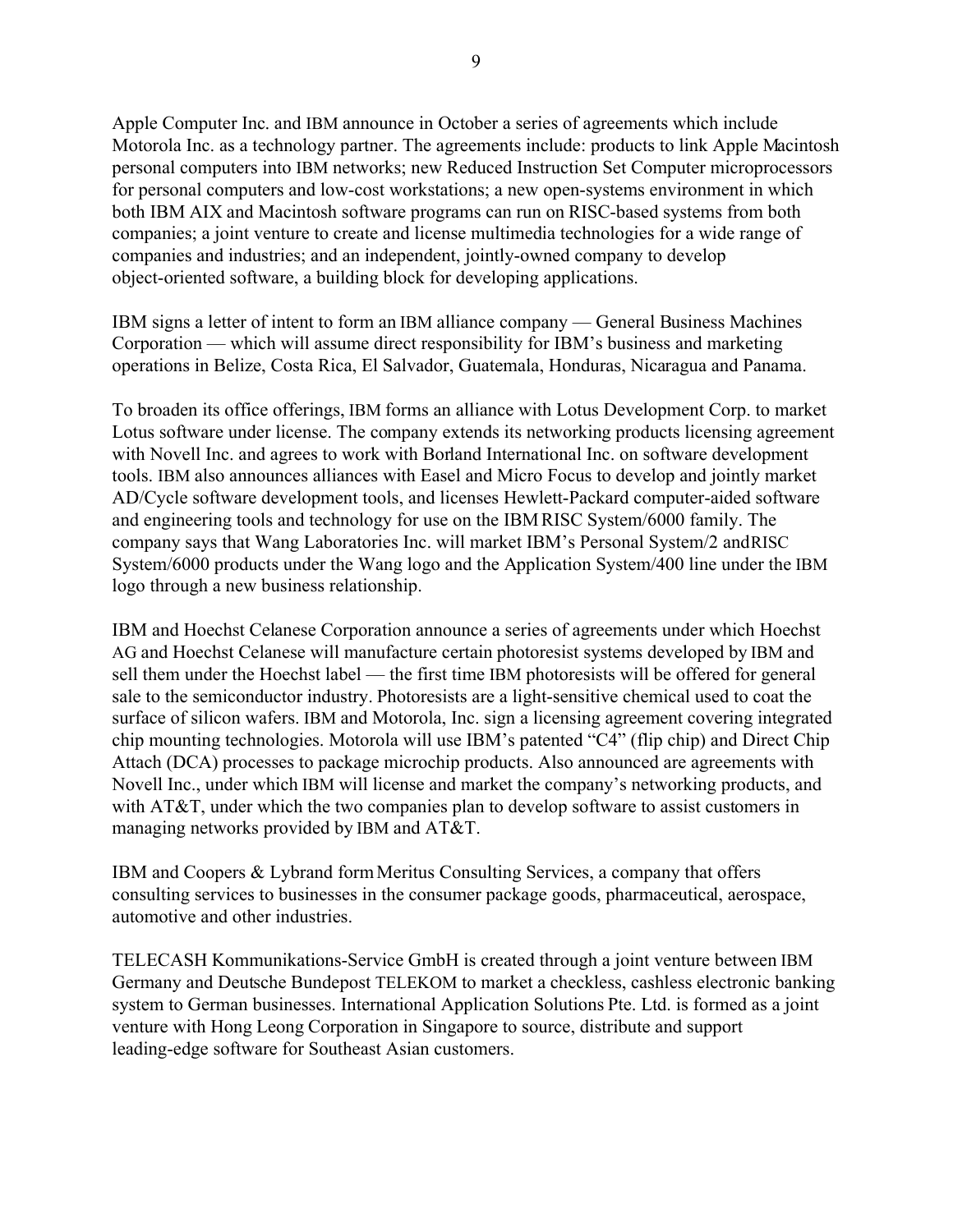IBM acquires an equity position in Intera Tydac Technologies Inc., a marketer of geographic information system products, and a minority equity interest in Industrial Computing Designs Corporation. IBM Japan acquires the remaining interest in Computer Systems Leasing, Ltd., a financing company that leases IBM equipment to third-party users.

# **Science & Technology**

U.S. President George Bush presents a 1991 National Medal of Technology to IBM scientist John Cocke, who invented Reduced Instruction Set Computer technology. IBM Fellow Leo Esaki receives the IEEE Medal of Honor, the organization's highest award, for pioneering research into the structure and properties of semiconductor materials.

IBM scientists at the Thomas J. Watson Research Center develop an experimental computer chip — dubbed "Lightning" — that can move, in just one second, up to 8 billion bits of information ó roughly the amount of information needed to fill a half-million computer screens. Meanwhile, scientists at IBM's Zurich Research Laboratory develop a way to build up to  $20,000$  lasers  $$ each only a fraction of an inch  $\log$   $\sim$  on a semiconductor wafer.

# **Facilities**

IBM Networking Systems, the former Communication Systems line of business, moves its headquarters from Somers, N.Y., to the United Kingdom to capitalize on Europe's expanding networking opportunities.

#### **Corporate Citizenship**

IBM's worldwide manufacturing sites in 1991 reduce chlorofluorocarbon (CFC) emissions 53 percent from 1990 levels, for a cumulative reduction of 83 percent since IBM's CFC-elimination program began in 1987. IBM's year-to-year energy consumption from 1990 to 1991 remains virtually flat for the first time in a decade, saving more than \$32 million in electricity costs in 1991.

IBM receives the 1991 Business of the Year Award from the American Society on Aging for community-sensitive programs designed for older people and their families.

IBM creates the IBM School Development Initiative to lead the company's participation in the design of new primary and secondary schools, as part of the U.S. Department of Education's America 2000 education strategy. IBM Mexico is one of five Mexican companies selected for the ìDistincion Mexicoî award for its exceptional performance for promoting the development of education in Mexico. IBM signs an agreement with the Polish Ministry of National Education and 14 Polish universities to create an IBM computer network linking the schools.

IBM agrees to donate computer equipment and related technical services worth about \$1 million for use in Poland and Hungary through the U.S. Labor Department's Support for Eastern Europe Democracies program.

The company launches a multi-million dollar program to provide funding, equipment, technical support and partnerships to help universities implement total quality management (TQM)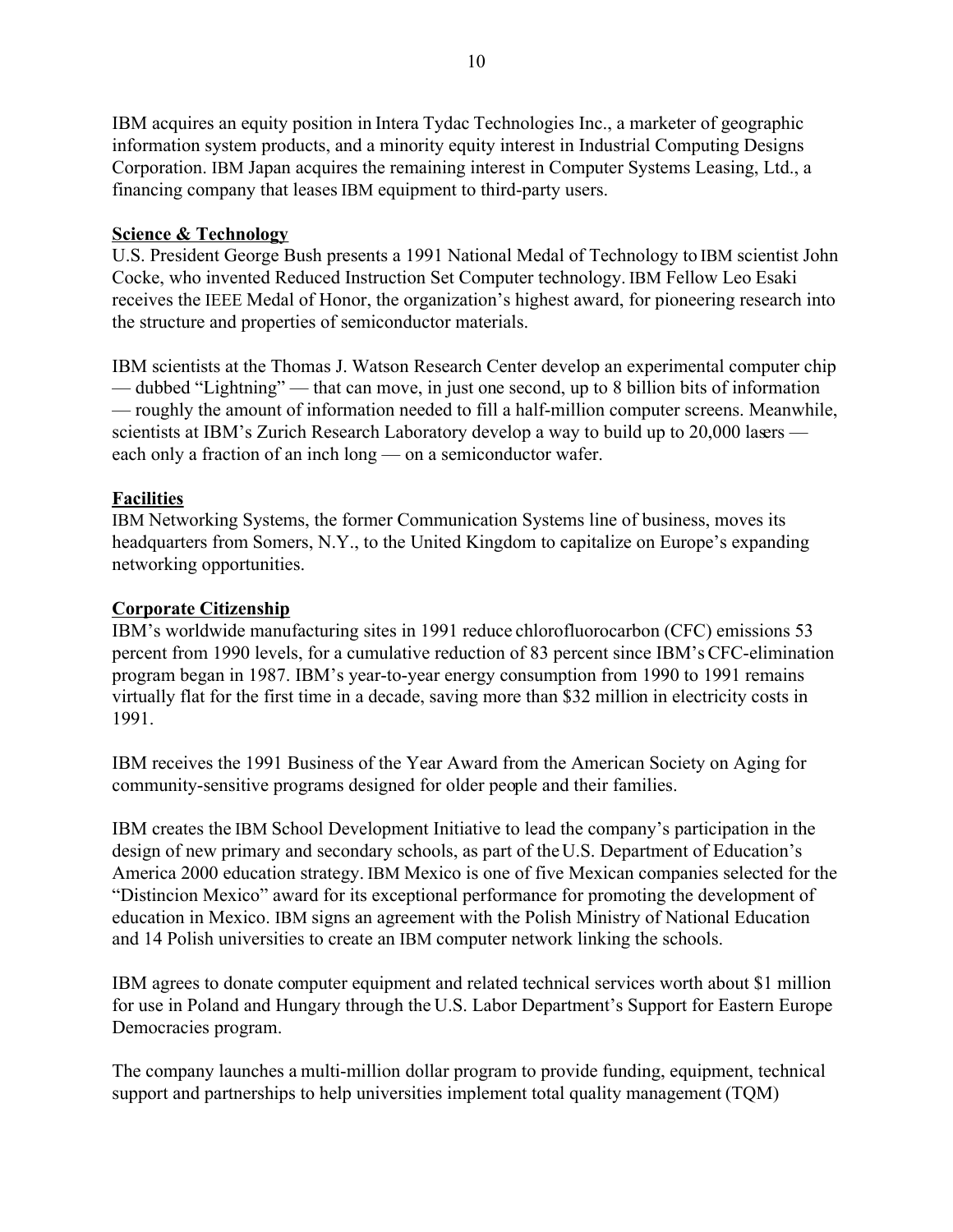concepts in teaching, research and operations. IBM Colombia and its 332 employees are awarded the 1990 Colombia National Quality Award in the services industry category.

IBM announces its 100th job training center for people who want to learn office skills but cannot afford commercial courses.

IBM Korea establishes the Software Development Institute in Seoul to support Korea's effort to become a leading software producer by 2000.

# **1992**

# **Business Performance**

IBM revenue declines to \$64.52 billion, 0.3 percent lower than in 1991, and earnings drop to a negative \$4.96 billion, a fall of 73 percent from the prior year. The company records restructuring charges of \$11.6 billion before taxes to streamline and reduce resources used in the business. There are 301,542 employees and 764,630 stockholders at year end.

IBM announces plans in December to reduce its worldwide workforce by about 25,000 employees in 1993 while further reducing its global manufacturing capacity.

# **Organization**

The IBM Personal Computer Company is formed in September as a separate operating unit to focus exclusively on delivering leadership PC products. Within weeks of its formation, the new unit introduces more than 80 new products, many conceived, manufactured and shipped in fewer than six months, including 21 new IBM Personal System/1 models for home and small-business markets, and 20 powerful IBM Personal System/2 computers.

IBM announces the formation of a new education company  $-S$ kill Dynamics  $-$  to be responsible for providing comprehensive education offerings and services to U.S. corporations and institutions and to IBM internal organizations. It also creates Workforce Solutions as a new organization to provide human resource support services to IBM locations as well as other companies in the United States. EduQuest, the IBM Educational Systems Company, is launched to provide technology solutions for U.S. elementary and secondary education.

IBMís storage products business is named ADSTAR. The Advanced Workstations Division changes its name to the Advanced Workstations and Systems Division.

The IBM Consulting Group is launched by the Application Solutions line of business with 1,500 consultants worldwide to provide management and information technology-related consulting services to companies and organizations in 30 countries.

IBM North America is established in May, and is comprised of IBM United States and IBM Canada Ltd.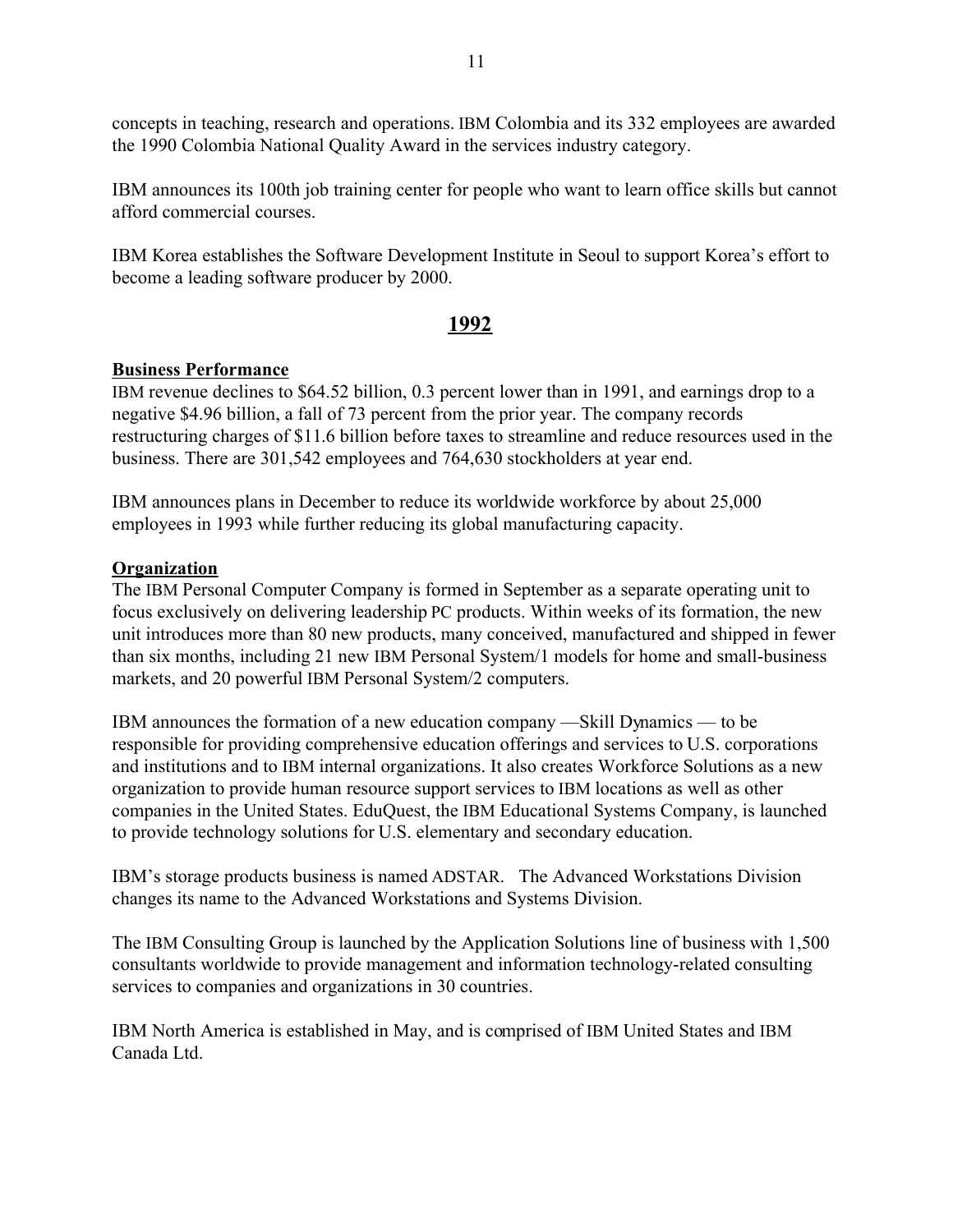IBM United States announces the formation of the IBM Federal Systems Company — formerly the IBM Federal Sector Division — to provide custom systems integration, aerospace solutions, commercial product offerings and services to federal civilian and defense agencies.

ISM Information Systems Management Corporation (ISM), Canada's largest facilities management enterprise, announces that it has completed the purchase of certain assets of Securities Industry Services from IBM Canada. IBM Canada takes a controlling interest in ISM. Norstan, Inc.'s wholly-owned subsidiary, Norstan Canada, Inc., completes the acquisition of IBM Canada's business which markets and services ROLM telecommunications systems throughout Canada.

In Europe, IBM Germany restructures its business into four distinct subsidiaries: development, manufacturing, education and marketing and services; and announces that the parent company, IBM Deutschland GmbH, will become a holding company starting January 1, 1993. IBM Italy segments its organization to 12 major businesses, covering five industry sectors, four product businesses and three services businesses. A new, wholly-owned subsidiary — Individual Computer Products International Ltd. — is created to market and distribute low-cost industry-standard personal computers in Europe. IBM U.K. forms IBM Information Solutions Ltd. as a wholly-owned subsidiary to offer outsourcing services. IBM Iceland announces the formation of NYHERJI, a new company to market computer and office systems in Iceland.

IBM Latin America restructures its business to focus on three main customer sets.

IBM Japan forms two independent, wholly-owned subsidiaries: one to serve small- and medium-sized customers and the other to provide service offerings. IBM Japan also forms a Customer Financing Division and establishes an Open Systems Center to support customers operating in a wide range of communication environments.

IBM and WCSS, Inc. announce that IBM had acquired sole ownership of WCSS, a developer of integrated software used to manage retail and wholesale distribution functions.

Siemens AG of Germany acquires IBM's 50 percent interest in ROLM Company, making Siemens the sole owner of the telecommunications marketing and services venture.

The mainframe operations of CADAM, Inc., an IBM subsidiary, are transferred to Dassault Systèms of America, in which IBM has a minority equity interest. IBM will market both Dassault Systèms and CADAM products worldwide.

# **Products & Services**

IBM introduces two entry-level Enterprise System/9000 processors and ships five new Enterprise System/9000 water-cooled processors  $-$  Models 520, 640, 660, 740 and 860  $-$  one-to-four months ahead of schedule.

In the biggest RISC System/6000 announcement since the original product launch, IBM expands the performance and flexibility of its family of advanced workstations and servers with the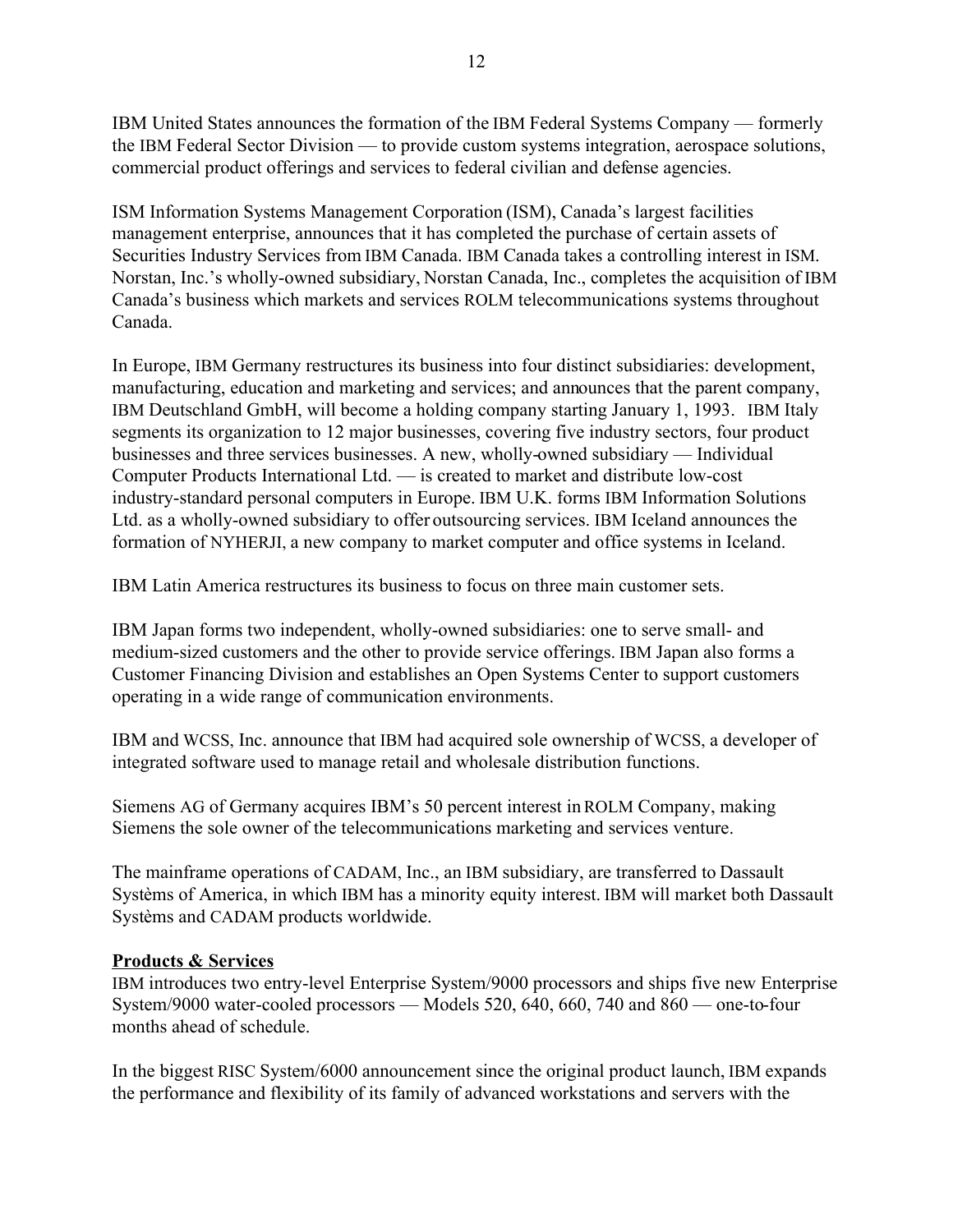introduction of five new POWERstation/POWERserver models  $-$  the 220, 340, 350, 520H and 560 — and a host of new software offerings, including AIX Version 3.2. The company rolls out in April a new high-end, rack-mounted RISC System/6000 server  $-$  the POWERserver 970  $$ that delivers double the expansion capability and nearly twice the disk storage capacity of IBM's existing high-end server model. In addition, IBM introduces a powerful new family of RISC-based System/88 continuously-available computers, doubling the system's power and significantly improving price/performance.

IBM completely refreshes the Application System/400 product line in February with an enhanced operating system and 13 powerful new E model processors that boost system performance by up to 70 percent and offer the industryís first use of 16-million-bit memory chips. IBM introduces in September a new, four-way AS/400 Model E95, giving customers 20 percent more throughput than with the current high-end, three-way Model E90 and twice the processing power of the AS/400 of less than eight months ago. IBM ships its 200,000th AS/400 computer ( a 9406 Model E35 to be installed at the main brewery and headquarters of Heineken Netherlands), in December while  $300,000$  of its predecessor systems — the System/36 and System/38 — remain in service. (Since 1988, the reliability of the AS/400 family has improved more than 20-fold and the quality of its operating system has improved six-fold and price/performance has shown gains of 30 percent a year.)

IBM begins shipping in January the industry's fastest 386SX microprocessor as an upgrade to its Personal System/2 Model 57SX. The next month, the company introduces Personal System/2 Models 56 SLC and 57 SLC as the industry's fastest 386SX personal computers. IBM announces in March: PS/2 Model 35 SX-4B1 and Model 35 SX-4B2 for low cost entry to 386SX technology, PS/2 8511 and 8512 Color Displays, and IBM's first color laptop computer, the Personal System/2 Model CL57SX. The next month, IBM unveils the high-availability PS/2 Model 95 XP 486 50 megahertz server, which runs three times as fast as current Model 90 and 95 systems; the Model 95 XP 486DX-2 LAN server and the Model 90 XP 486DX-2 desktop workstation. Also in April, IBM enters the pen-based computing arena with IBM ThinkPad, a hand-held, tablet-style computer that recognizes handwriting. The IBM Personal System/2 Server 295 is introduced in June, along with a powerful new 486SLC2 microprocessor, enabling customers to nearly quadruple the performance of midrange PS/2 Models 56 and 57 with an easy upgrade. A month later, the PS/note N45 SL, a lightweight portable computer, joins the IBM product lineup.

AMBRA Computer Corporation, a wholly-owned IBM subsidiary, announces in August its first product line of 16 high-performance, industry-standard personal computers, servers and workstations. IBM introduces in September a new family of Personal System/1 computers grouped into three lines — Essential, Expert and Consultant — with six models per line, and a new PS/note notebook computer. In all, 21 new systems are introduced. That same month, a new family of PS/2s is announced, topped by the PS/2 77 486 DX2, which utilizes the industry's fastest processor, Intel's clock-doubling 66/33 Megahertz 486-DX2. The company rolls out in October three new notebook computers — ThinkPad models 700, 700C, 700T and 300 designed for users who need to generate high-quality presentations and perform standard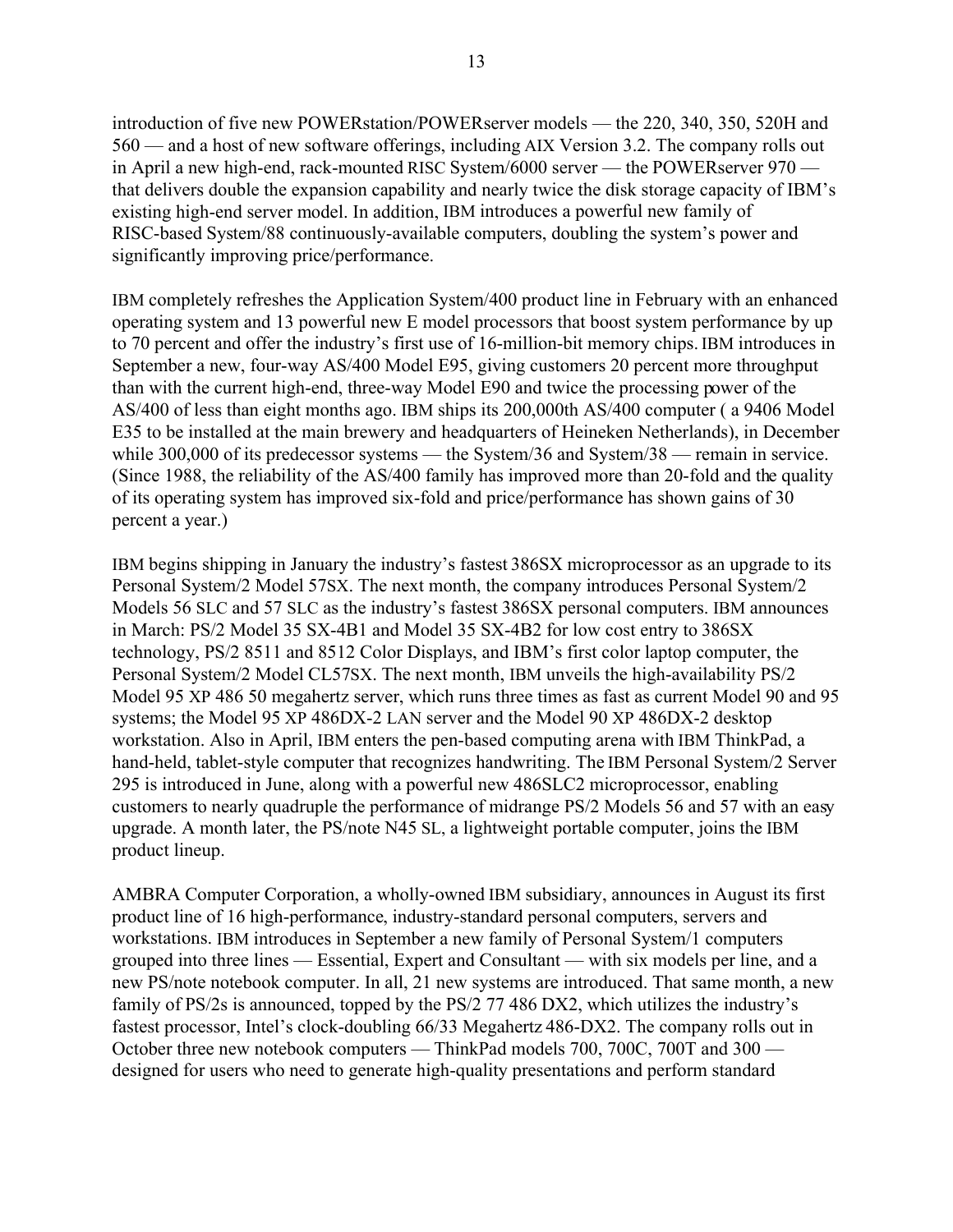business computer applications on a compact, portable system. In addition, IBM launches the Personal System/ValuePoint brand of desktop systems.

In software, IBM announces new releases of its Multiple Virtual Storage/Enterprise Systems Architecture, Virtual Machine/Enterprise Systems Architecture and Virtual System Extended/Enterprise Systems Architecture operating systems; Advanced Interactive Executive/Enterprise Systems Architecture (AIX/ESA) to provide native UNIX capability on the System/390 family of ESA-capable processors; new cluster software to enable customers to tie together two RISC System/6000 systems for maximum system availability; the availability of a new release of Operating System/2 and first shipments of OS/2 Version 2.0. with graphical icons and the ability to run several applications at once; two computer-aided software engineering products designed to help customers using Hewlett-Packard, Sun Microsystems or IBM workstations increase the quality and productivity of their software development; computer-integrated manufacturing software that allows manufacturers to manage, monitor and change products from engineering concept to finished offerings; 25 new, prepackaged Plug'N'Go solutions for the Application System/400 line; and Screen Reader/2 to allow blind and visually-impaired people to use popular graphics-based personal computer software not previously accessible.

In storage products, IBM introduces one of the first 3.5-inch disk drives on the market to offer up to 1.2 billion bytes of storage  $-$  enough capacity to store more than a half million pages of typewritten information; the first 2-gigabyte 3.5-inch disk drive and the first 4-gigabyte 5.25-inch disk drive for the original equipment manufacturers market; new capabilities for the IBM 3990 Model 3 Storage Control and three new models of the IBM 9343 Storage Controller; and a new 9337 Disk Array Subsystem using a variation of RAID-5 storage and InfoWindow II displays. ADSTAR ships more than 250,000 1-gigabyte 3.5-inch hard drives in 1992.

In networking and telecommunications, IBM introduces a broad suite of networking products to enable PS/2s, workstations and other devices to be connected so that information can travel at 100 megabits per second; a blue print for reducing much of the complexity and cost of installing and managing computer networks and the software to make it possible; new networking products, including IBM 6611 Network Processor and IBM AIX NetView/6000; an intention to license Advanced Peer-to-Peer Networking network node support for use by other manufacturers; a new version of CallPath/400 that allows companies to link their AS/400 computers to telephone systems from six different makers; CallPath CallCoordinator  $CICS/MVS$ , a call management application; and new releases of software products  $-LAN$ Resource Extension and Services/VM and LAN Resource Extension and Services/MVS — to allow Enterprise System/9000 mainframes to become a transparent resource for Novell NetWare LAN servers.

Other product announcements in 1992 include: a family of displays that run on all major PC platforms; the IBM 4696 Point-of-Sale Scanner Scale; IBM AIX Cashier Security and Productivity Assistant/6000, to collect and analyze data from IBM 4680 POS terminals to alert store managers to performance problems involving individual cashiers; the Model 3 Printer for IBM point-of-sale terminals offering up to 60 percent faster printing; the Ultimedia Touch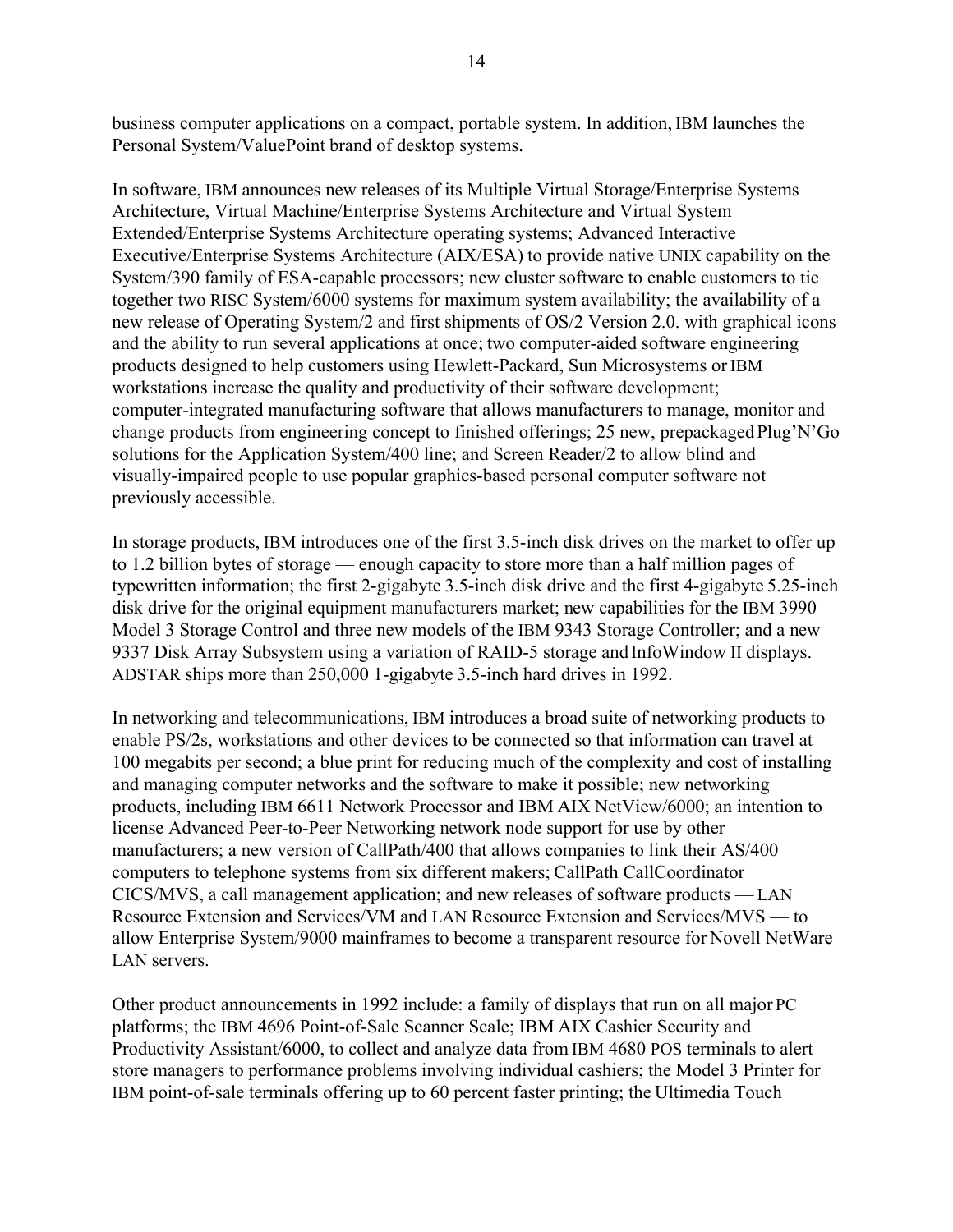Activity Center, a self-contained, totally-integrated, tailorable interactive multimedia kiosks; and high-function, low-cost IBM Data Collection Terminal 7526 Models 100 and 200.

IBM technology and people are on the scene at the Olympic Games in Barcelona during the summer. A communications network and more than 4,000 IBM Personal System/2 computers are installed to provide instant information in four languages to athletes, judges, spectators and journalists attending the games. IBM becomes the official computer of the National Basketball Association.

The State of California awards IBM's Integrated Systems Services Corporation (ISSC) subsidiary an \$80 million contract in February to develop, implement and maintain California's child welfare system. Included in the plans are 4,500 Personal System/2 computers and a network that will link nearly 10,000 county social workers and staffs. Two California health-care providers award ISSC in June its first outsourcing agreement in the health-care industry. Marriott selects IBM systems integration services, as well as RISC System/6000 servers, for a new hotel management system to be used in more than 230 hotels worldwide. ISSC and United Technologies Corp. announce a long-term agreement under which ISSC will assume data center management for three UTC business units.

Canadaís Consumer and Corporate Affairs Department awards IBM Canada a \$49 million systems integration contract to automate its patent office. IBM installs the first network of automated teller machines to operate online in Hungary. IBM CSFR announces the availability of the IBM Managed Network Service to customers in Czechoslovakia. IBM's first systems integration in the Czech Republic is awarded by the Ministry of Finance for the implementation of a system for tax administration and collection. Japanís Sanwa Bank selects IBM Japan to develop a global banking network to link banking operations in 27 countries.

# **Alliances**

IBM, through its Integrated Systems Solutions Corporation, and Sears, Roebuck and Co. reach an agreement to form ADVANTIS, a joint venture that will be the premier voice and data networking services company in the United States.

IBM, Siemens AG and Toshiba Corporation announce an alliance that will develop a 256-million-bit dynamic random access memory chip and its manufacturing process. The submicron technology will be the basis of future generations of highly-dense chips. In addition, IBM collaborates with Toshiba to develop and market advanced solid-state data storage devices using flash memory chips that can retain stored information even when the computer's power is turned off.

Hewlett-Packard Company and IBM form a strategic alliance to develop and manufacture a family of fiber-optic components for high-speed communication between computer systems. that will be marketed to computer manufacturers.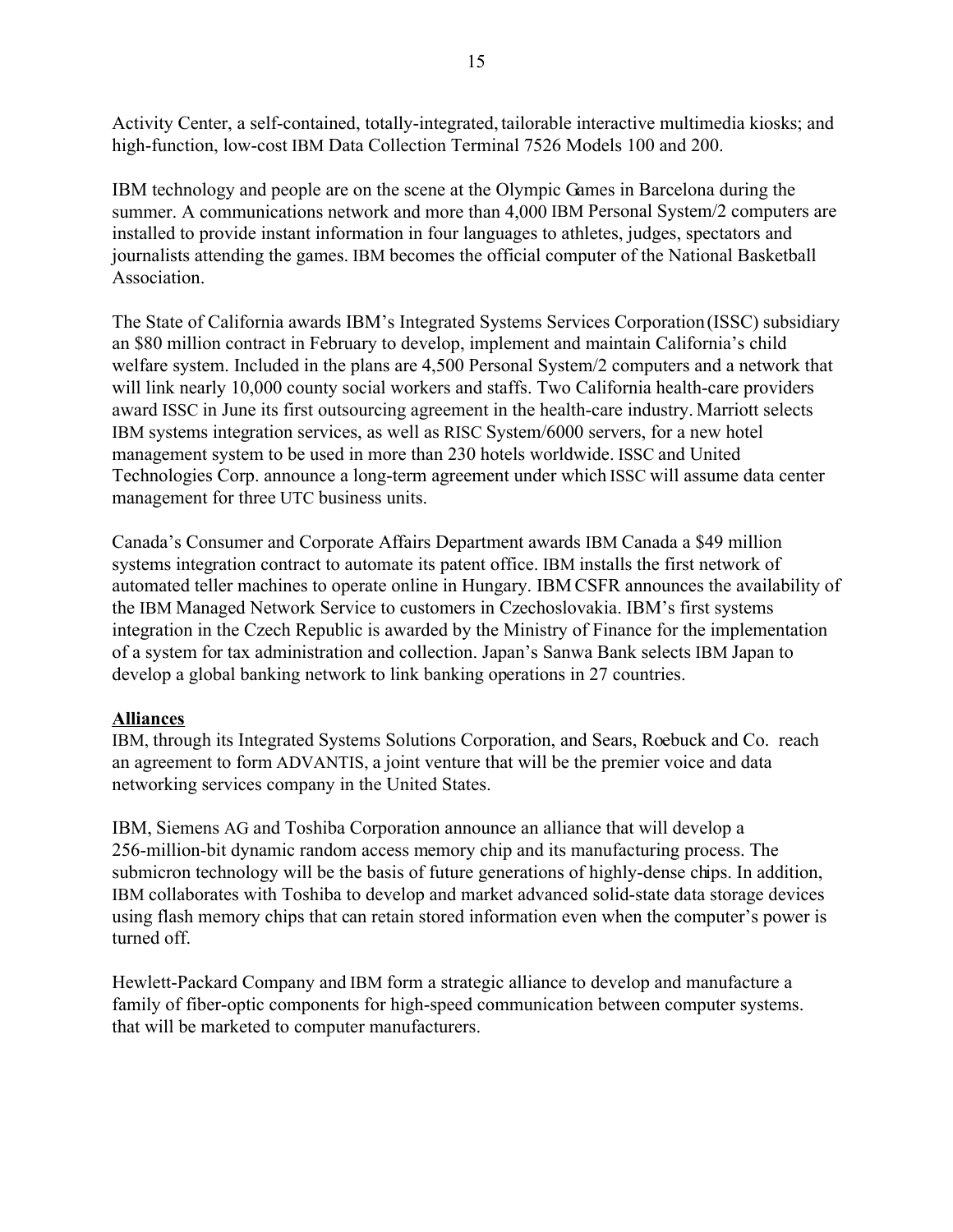IBM and Marcam Corporation announce an agreement in principle to form an alliance to develop, market and support applications for manufacturing companies. (The two companies announce formation of the alliance on March 1, 1993.)

IBM and Grubb & Ellis Company say they will form a business venture to provide property management and corporate facilities management, engineering, maintenance and other related building management services to IBM and third parties. IBM also acquires a minority equity position in Norrell Corporation, and will use a Norrell subsidiary to provide general business support services.

Groupe Bull of France and IBM announce a far-reaching open-systems technology and associated manufacturing relationship covering RISC technology, personal computer development, interoperability, manufacturing and equity.

In other alliance activity, IBM announces: an agreement with Intel to develop a new implementation of IBM's advanced graphics technology: Extended Graphics Array, for PC manufacturers and vendors involved with graphics development; an agreement with Ancor Communications Inc. to develop high-speed optical networking technology for linking clusters of workstations; a long-term development alliance with Parallan Computer, Inc., to provide IBM customers with a continuous flow of leading-edge client/server technology; a joint development agreement with Irvibe Sensors Corporation to commercialize its innovative chip-stacking or cubing technology; an expanded technology agreement with Lotus Development Corp. to include Lotus software products in IBM office system offerings for LANs; and the acquisition of an equity position in Red Shark Technology Corporation, a developer of software for multimedia applications, and in Sapiens International. In addition, IBM says its manufacturing and marketing alliance with Chipcom produced IBM's first multiprotocol "hub" to connect different types of computer networks; and that it and National Semiconductor will share their Token-Ring and Ethernet technologies.

IBM's Pennant Systems Company, Hitachi, Inc., and Hitachi Koki Co., Ltd., announce an agreement covering a broad range of cooperative printer development activities. Through a new joint venture, IBM and Tata Industries will develop software and manufacture and market high-end Personal System/2 models in India.

ISM Information Systems Management Corporation and IBM Canada Ltd. announce an alliance to combine the education and training courses offered by both organizations across Canada. IBM and Rogers Cablesystems, Canada's largest cable company, test high-speed networking technologies for delivering interactive multimedia services to desktop computers. IBM begins a cooperative effort with nine major cellular carriers, including McCaw Cellular Communications Inc. and GTE Mobilnet, to advance the technology for transmitting data over cellular communication systems.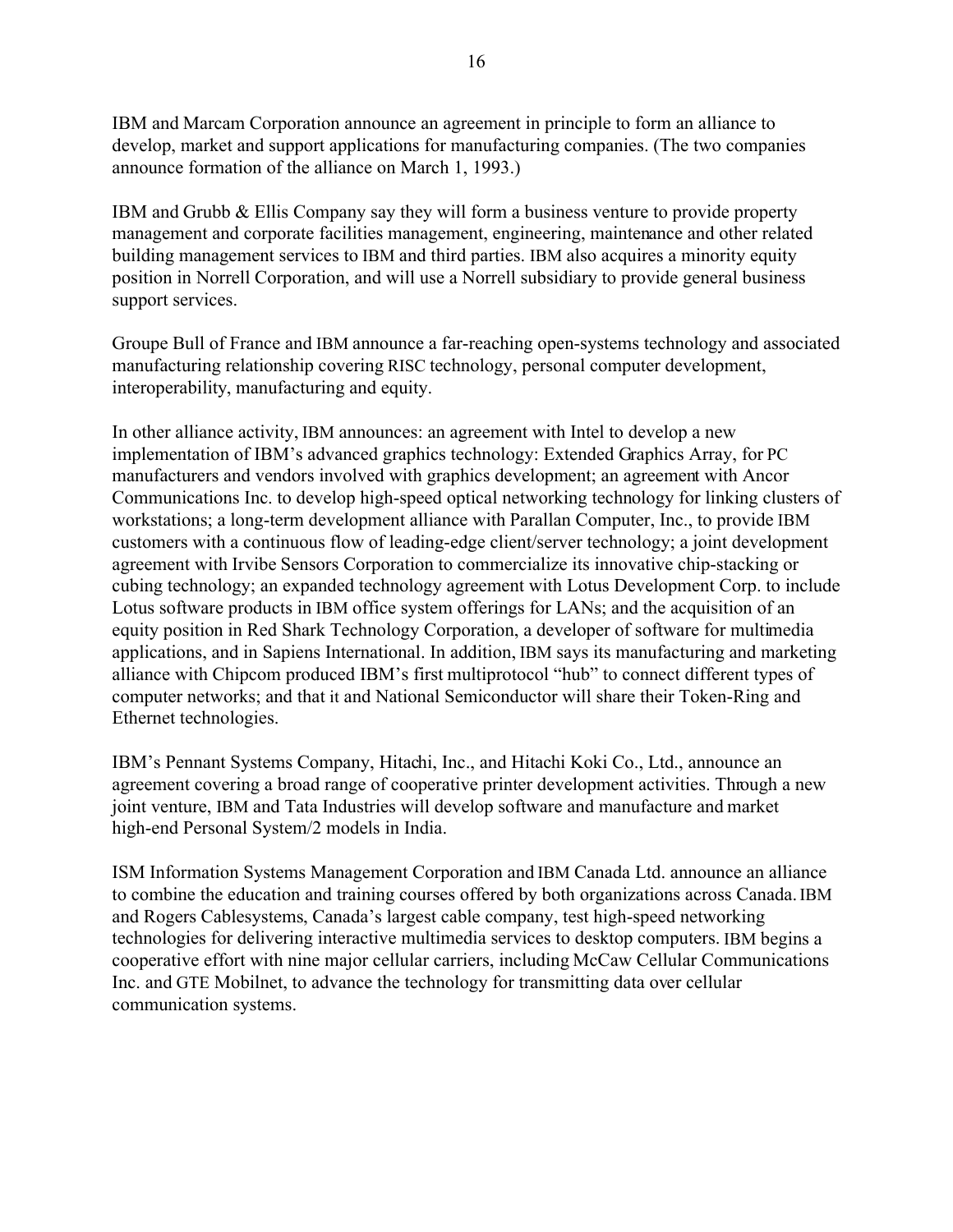#### **Science & Technology**

U.S. President George Bush awards the National Medal of Technology to N. Joseph Woodland, a former IBM employee, who pioneered the bar code and then helped to commercialize bar coding technology. Woodland is the seventh person affiliated with IBM to receive the award.

IBM researchers demonstrate the world's smallest transistors. Measuring just 1/75,000th of a cross section of human hair, the experimental transistors could spur the development of memory chips capable of storing 4 billion bits of information or more.

Scientists at the Munich group of the IBM Zurich Research Laboratory say they believe they have made the first observation of the escape of a virus from a living cell.

The Research Division creates the world's most-used multimedia kiosk system for Seville's World Exposition, a prototype for the "technopolis" or electronic city of the future.

# **Facilities**

IBM establishes the Highly Parallel Supercomputing Systems Laboratory in Kingston, N.Y., to design, develop and deliver a series of parallel supercomputing systems using RISC System/6000 technology.

IBM and Solectron Corp. complete the transfer by IBM to Solectron of a plant building in Charlotte, N.C. and a plant site in Bordeaux, France.

# **Corporate Citizenship**

U.S. President George Bush honors IBM and 20 other recipients of the 1992 President's Annual Points of Light Awards as part of the celebration of National Volunteer Week.

In the wake of Hurricane Andrew in August, IBM provides more than \$10 million in computers and other resources to IBM employees, businesses and communities in Florida and Louisiana. IBM also provides emergency relief in the aftermath of Hurricane Iniki in Hawaii and Typhoon Omar in Guam. Responding to the inner-city needs of Los Angeles after its civil disturbances, IBM expands support for the "Rebuild L.A." program and community organizations.

# **1993**

# **Business Performance**

IBM revenue declines to \$62.71 billion, 2.8 percent lower than in 1992, and earnings drop to a negative \$8.1 billion, a fall of 63.1 percent from the prior year. The company records restructuring charges of \$8.9 billion before taxes to streamline and reduce resources used in the business. There are 256,207 employees and 741,047 stockholders at year end.

# **Organization**

John F. Akers retires and Louis V. Gerstner, Jr., becomes IBM's chairman and chief executive officer on April 1.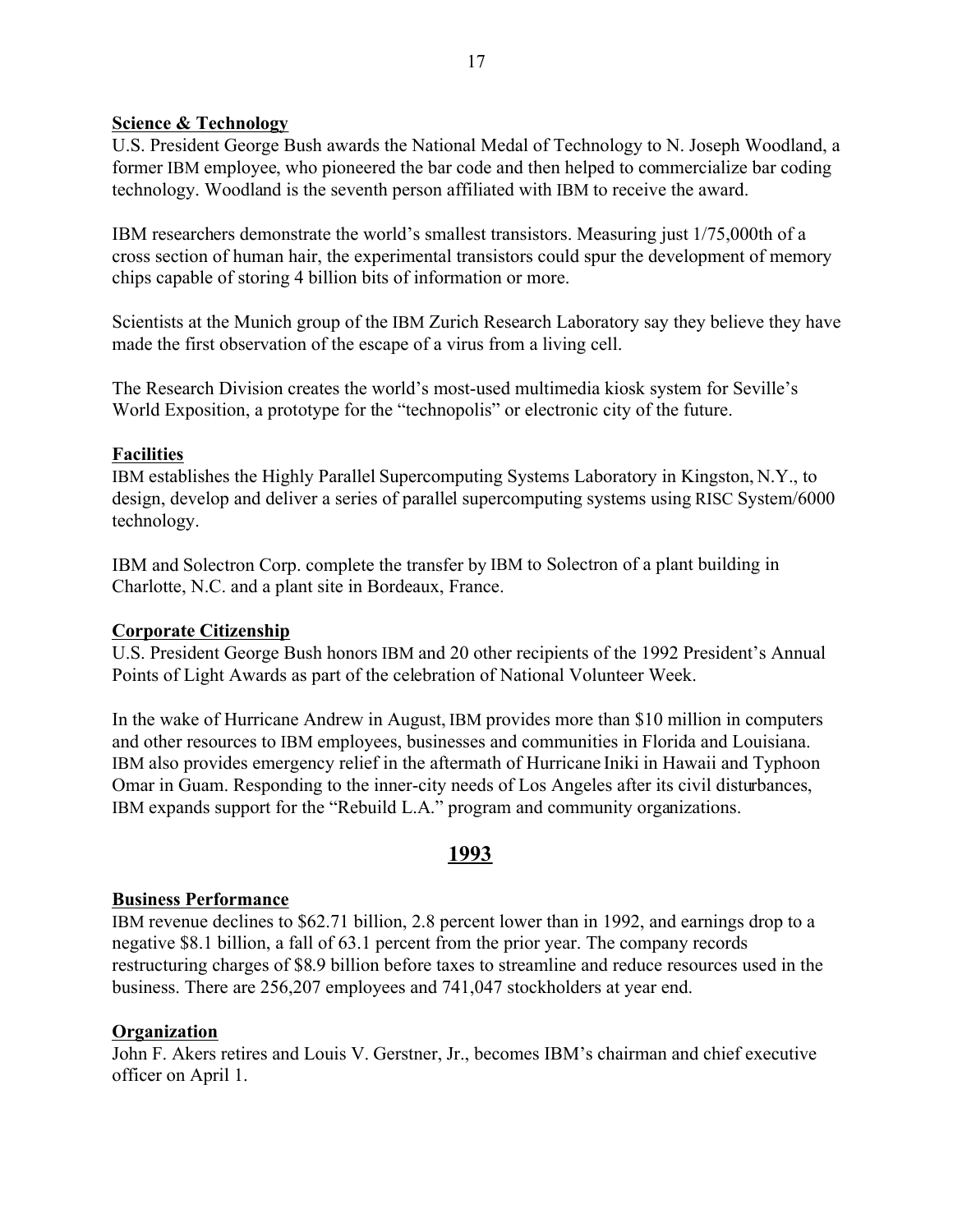IBM forms the IBM Software Manufacturing Company as a dedicated organization to provide a full range of fulfillment services to software developers, and Fireworks Partners, to foster development of multimedia services for businesses and consumers. IBM also establishes a new, dedicated Personal Software Products business in Europe**.**

IBM and Catapult, Inc. announce that IBM has acquired sole ownership of Catapult, a provider of training in personal computer end-user software.

The Technology Products line of business changes its name to IBM Microelectronics. A number of products and services for IBM's worldwide industrial customers are transferred from the Application Solutions Division to its wholly-owned ALTIUM subsidiary. A services group called Environmental Health and Safety Technology Services is formed in August.

IBM says that it is exploring the possibility of selling all or part of its Federal Systems Company.

# **Products & Services**

IBM announces 18 new models of Enterprise System/9000 processors, including the Model 982, the world's most powerful single-image, general purpose commercial processor. The Model 982 provides 60 to 70 percent more processing power than the largest model IBM has been shipping. The company also announces enhancements, such as the ESCON Multiple Image Facility, to the Enterprise System/9000 520-based models.

IBM introduces the Scalable POWERparallel System, the first in a family of microprocessor-based supercomputers using RISC System/6000 technology. IBM announces in February nine new systems and enhanced features for the RISC System/6000 family, including a new entry-level 2D color graphics system, a new series of specialized desktop graphics workstations, and a new high-performance, high-capacity Network File System server. Seven new systems are added to the RISC System/6000 line in May, including the most powerful entry desktop models to date. Four months later, IBM makes the most significant RS/6000 announcement since the original launch of the RISC System/6000 product line in February 1990, introducing major enhancements to that family of workstations and processors, including four new desktop workstation and server models based on the PowerPC 601 microprocessor and three new high-end models that use IBM's own multi-chip microprocessor, the POWER2, the highest performance microprocessor in the industry. At the same time, the company announces the general availability of its scalable POWERparallel system.

A new F model Application System/400 is unveiled that is up to 60 percent more powerful and offers price/performance improvements averaging 26 percent. Later in the year, three new high-performance AS/400 Server Series models are introduced — the 9402 Server Series Model 100 and 9404 Server Series Models 135 and 140.

Among the 1993 personal systems product announcements are: the ThinkPad 750 series for mobile computing; a suite of PS/2 Server 85s and 95s; the PS/2 Server 95 560, a high-performance, Pentium processor-based server; the PS/2 Server 195; a new family of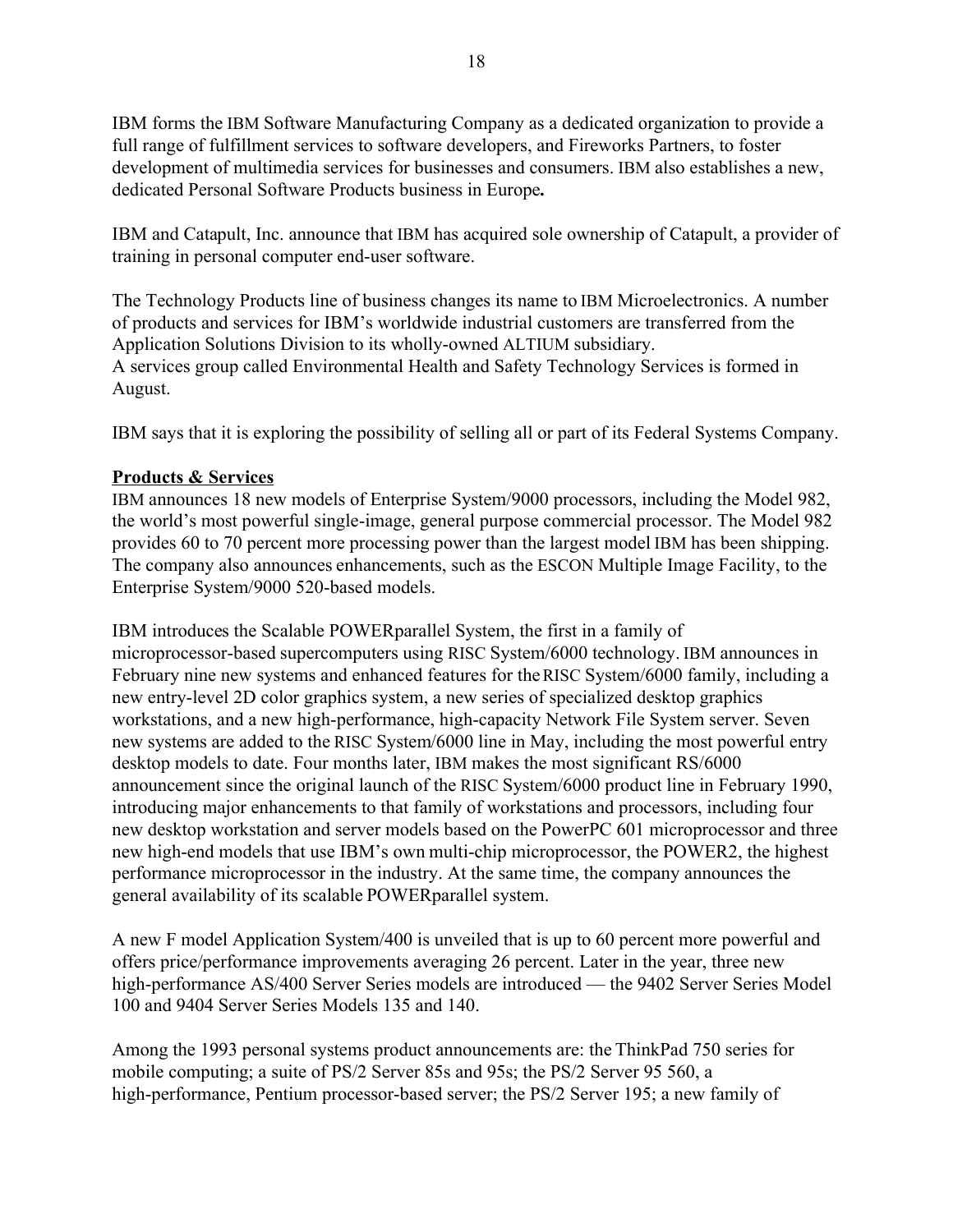Personal System/1 computers; expansion of the Personal Systems/ValuePoint launch with new models that deliver faster graphics, true color capability, greater disk capacity and processor upgradeability; the ValuePoint P60/D; the two newest members of the IBM Speech Recognition Family, VoiceType Control for Windows and VoiceType 2; demonstration of an energy-efficient and recyclable personal computer  $-$  the Personal System/2 E  $-$  developed under the Energy Star Computer Program of the U.S. Environmental Protection Agency; and the Current OfficeVision/Multiple Storage Workgroup Program to provide PC users with an intuitive graphical user interface to mainframe server-based office functions. In addition, the IBM Personal Company celebrates its first birthday and announces that it is growing two-and-a-half times faster than the PC industry as a whole.

ADSTAR announces and begins delivering a host of new products, ranging from lower cost storage options to new subsystems capable of storing three times the amount of data as previous models. These product introductions include: new disk and tape storage systems for use with the AS/400 as well as the general availability of storage management software for a broad range of computing platforms; five additions to its line of disk drives and storage subsystems for the original equipment manufacturer marketplace; new 200 Series models of the 9337 Disk Array Subsystem and 3494 Tape Library Dataserver Model L10; a broad selection of disk, tape and optical storage products for users of RISC System/6000 POWERservers and POWERstations; and introduction of the industry's first high-capacity drives for the portable computing market using new magneto-resistive head technology. In addition, ADSTAR announces that it has increased the throughput of the 3990/3390 Storage Subsystem up to 100 percent in selected environments, tripled the capacity of the 3390 Direct Access Devices by adding a new member to the storage hierarchy, and doubled the capacity of specific models of the 3995 Optical Library Dataserver.

In networking and telecommunications, IBM unveils a new entry-level model to its line of 6611 multiprotocol bridge/routers; SystemView Information Warehouse DataHub, a new family of software products that works on personal computing workstations, midrange computers and large host computers; the first demonstration of Distributed Computing Environment technology on an Enterprise System/9000, underscoring the mainframe's ability to interoperate with disparate computing platforms from multiple vendors; 20 new LAN products for Ethernet, Token Ring and FDDI; IBM WindSurfer Communications Adapter that can turn a personal computer into a complete telecommunications center; enhancements to the 3172 Interconnect Controller Model 3 and its software; three new models of the 3174 Networking Server; three new LAN adapters, including the industry's fastest Token-Ring adapter; and the most comprehensive plan in the industry to exploit asynchronous transfer mode, a new high-speed networking technology.

IBM's software announcements in 1993 include: new releases of its MVS/ESA, VM/ESA and VSE/ESA operating systems; a new release of AIX/6000 and other software enhancements for the RISC/6000 family; new AS/400 software providing transparent access for popular PC, Apple Macintosh and UNIX workstations; expansion of the Decision Support products with new and enhanced software from both IBM and its business partners; DATABASE2 Version 3; DATABASE 2 AIX/6000, a client/server relational database system; an agreement with the Hewlett-Packard Company to make IBM's DATABASE 2 technology available on the HP 9000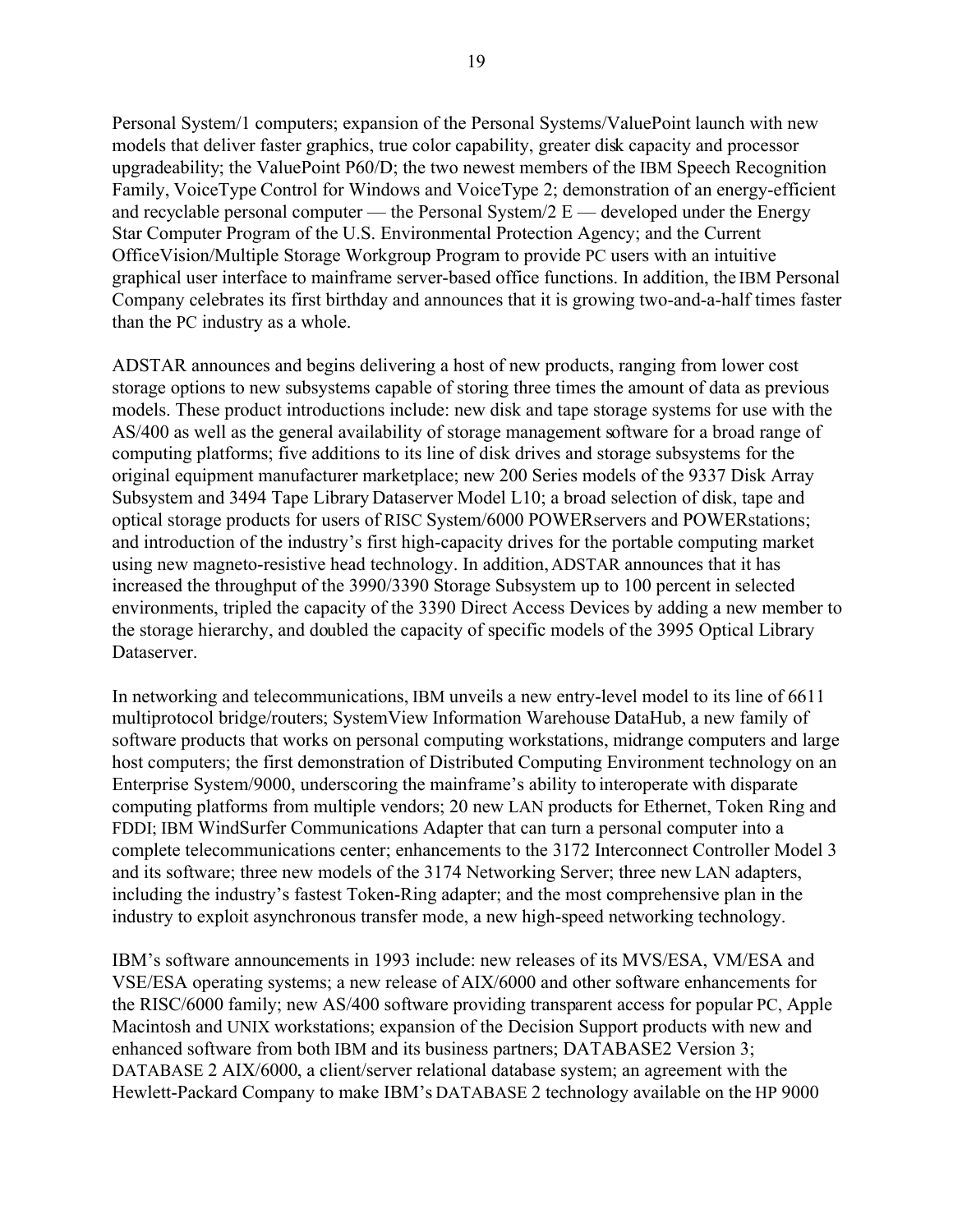platform; the availability of DATABASE 2 for OS/2; Customer Information Control System (CICS) OS/2 Version 2; PenDOS and DOS 6.1; and a new software product called Advanced Function Printing Workbench that enables users of its enterprise printing architecture to view printed documents on the screen of a personal computer.

One year after the introduction of OS/2 2.0, IBM has shipped more than two million copies, brought out more than 1,200 32-bit OS/2-specific applications and garnered 12 international awards from computer trade publications. IBM later announces OS/2 2.1, an improved version of the company's desktop operating system, and, following its availability date in June 1993, OS/2 2.1 shipments exceed 3 million copies, more than all other versions of OS/2 combined. In November, IBM rolls out OS/2 for Windows1, to bring 32-bit computing power and reliability to the Windows 3.1 environment.

Other 1993 product launches include: IBM 8235 Traveler for use by employees needing remote access to their corporate networks; IBM 3995 Optical Library Dataserver Model 133; and a family of feature-rich displays  $-14V$ , 14P, 15V and 15P color monitors  $-$  run on all major PC platforms.

The IBM 3890 Document Processor, a workhorse of bank and other payment processing systems, celebrates its 20th birthday. More than 1,900 of the devices have been purchased by banks in 22 countries.

Twenty years after introducing its first store system for retailers, IBM announces a new generation of point-of-sale hardware and software: the IBM 4690 Store System.

IBM announces pricing and availability for the PowerPC 601 microprocessor, the first of four planned PowerPC chips designed for use in high-performance, low-cost personal computers jointly developed by IBM, Apple and Motorola.

IBM technology — incorporating an AS/400, PS/2s, PS/1s and Ultimedia technology — is playing an integral role in the new Hockey Hall of Fame in Toronto.

Under a \$650 million contract, IBM's Integrated Systems Solutions Corporation (ISSC) will provide Equifax Inc. with data center management and other services for 10 years. Southern Pacific Lines signs a 10-year, \$415 million technology agreement with ISSC to provide the railroad with a new program for handling its information technology function and a new organization to manage the process. ISSC wins a major multiyear contract with Jack Eckerd Corporation. The IBM Consulting Group is awarded major contracts in Brazil with Philips and CHESF.

IBM's Networking Systems Division and Digital Equipment Corporation announce an agreement that features Digital's licensing of IBM's NetView/6000 product.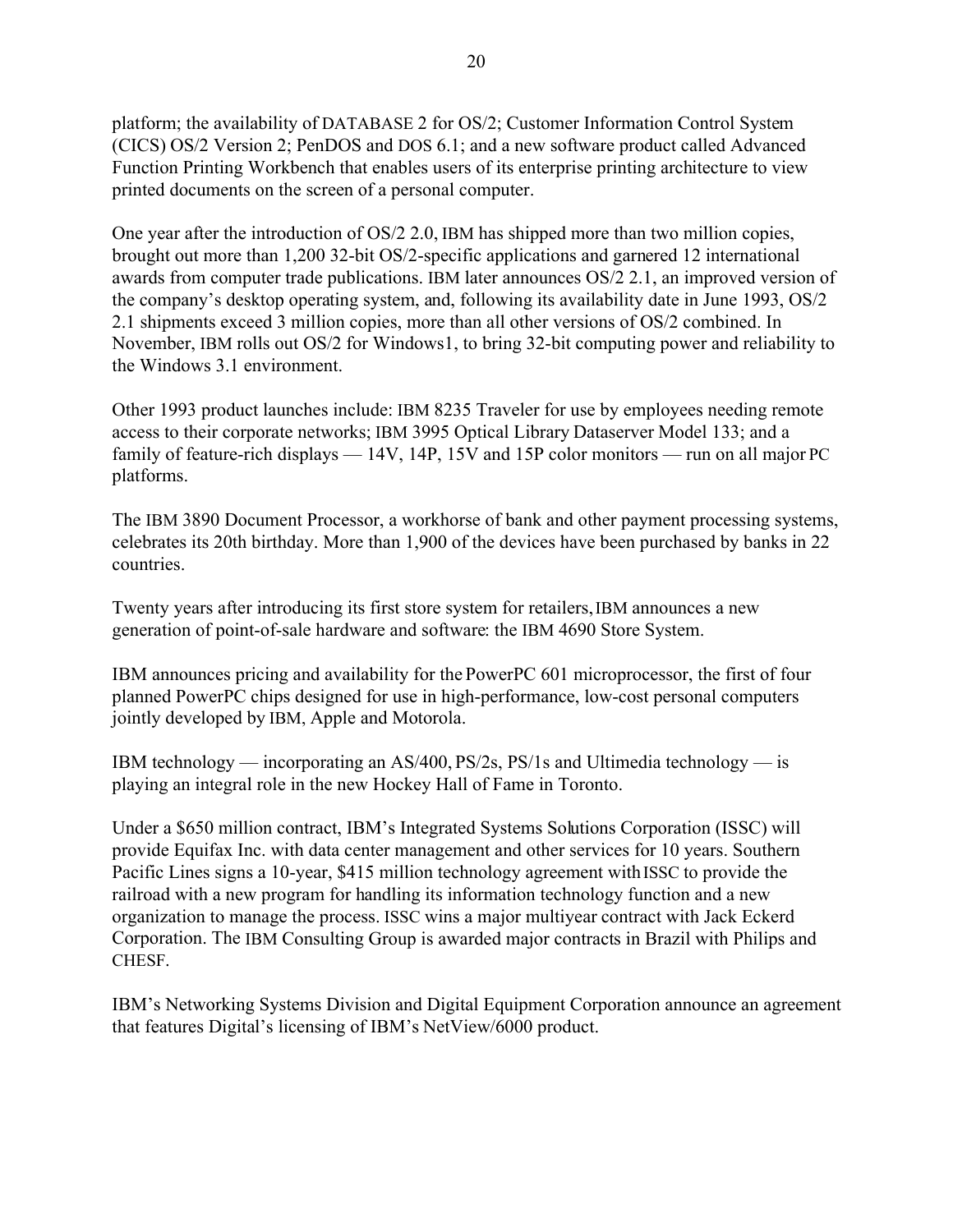# **Alliances**

IBM and Eastman Kodak Company announce that subsidiaries of the two companies have formed Technology Service Solutions as a jointly-owned dedicated service business to provide maintenance service for IBM workstation, personal computer and point-of-sale products.

IBM forms Digital Domain, a visual effects and digital video production studio in a joint venture with three Hollywood moviemakers. In forming a multimedia strategic partnership to provide digital entertainment products and services, Blockbuster Entertainment Corp. and IBM's Fireworks Partners unit announce a wide-ranging agreement that includes Fireworks Partners' investment in NewLeaf Entertainment Corporation, a Blockbuster subsidiary, and the creation of a new company, Fairfield Technology Associates.

IBM completes the formation of an alliance with Marcam Corporation to develop, market and support for manufacturing companies.

Metropolitan Life Insurance Company and Skill Dynamics, an IBM company, form an alliance in which Skill Dynamics will administer technology-related education services for MetLife offices in the United States.

Motorola and IBM say they have completed first production of the second PowerPC microprocessor, the PowerPC 603.

IBM makes an additional equity investment in GeoVision Systems, Inc., and acquires an equity position in Object Design, Inc. The company also announces that CGI Informatique has become a subsidiary of IBM France.

#### **Science & Technology**

IBM ranks first in the number of patents awarded in 1993 by the U.S Government, marking the first time since 1985 that a U.S. company has headed the list. IBM's 1,087 U.S. patents are more than any other company in the world.

The company announces in November that the IBM ThinkPad 750 will fly aboard the Space Shuttle *Endeavor* during the mission to refurbish the Hubble Space Telescope. The ThinkPad 750C's main task during the mission — the first space flight of a modern notebook computer  $\overline{\phantom{a}}$ will be to run a NASA test program which will determine if radiation inherent in the space environment causes memory anomalies in the 750C or generates other unexpected problems.

An IBM scientist at the Almaden Research Center demonstrates that a laboratory blue-laser optical recording system can read and write data at a world-record density of 2.5 billion bits (gigabits) per square inch on a removable magneto-optic disk  $\frac{1}{a}$  a density five times higher than that in 1993's most sophisticated rewritable optical disk drives, which use infrared lasers.

IBM announces scientific results that may allow a 30-fold increase in the amount of data stored in a given area of magnetic disk surface within the next decade.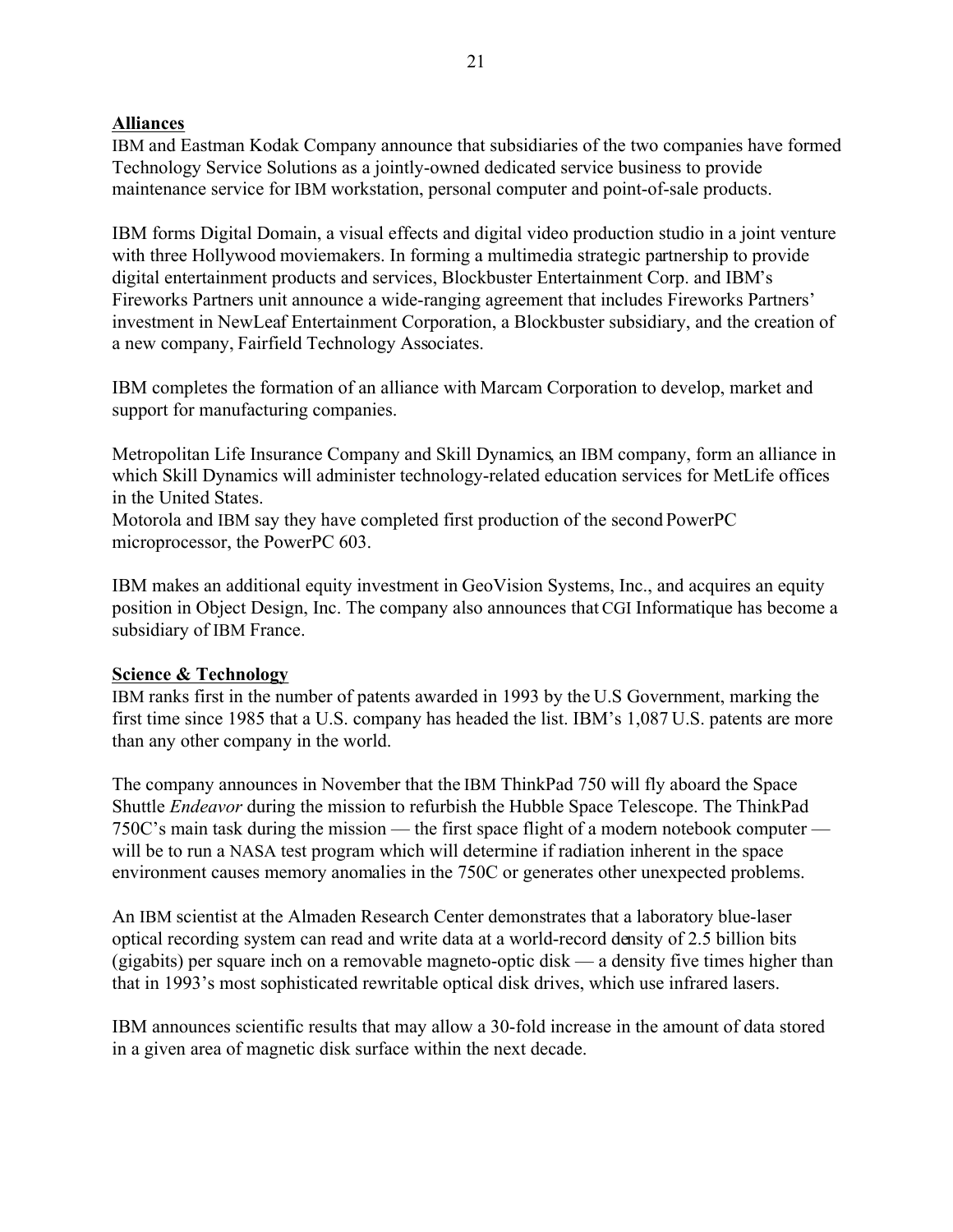# **Facilities**

IBM announces its intention to transfer ownership of its Brooklyn, N.Y., facility to a new owner.

#### **Corporate Citizenship**

IBM says in October that it has completely eliminated the use of chlorofluorocarbons from its manufacturing processes worldwide.

# **1994**

#### **Business Performance**

IBM revenue increases to \$64.05 billion, a gain of two percent over 1993, and earnings reach \$3.02 billion, for the first profitable year since 1990. There are 219,839 employees and 713,060 stockholders at year-end.

IBM groups its business and technology strategies into six strategic imperatives: "exploiting our technology; increasing share of the client/server computing market; establishing leadership in the emerging network-centric computing world; realigning the way we deliver value to customers; rapidly expanding our position in key emerging geographic markets; and leveraging our size and scale to achieve cost and market advantages."

IBM Chairman of the Board Louis V. Gerstner, Jr., tells employees in August they need to make three commitments: a commitment to win in the marketplace, a commitment to change, and a commitment to each other.

IBM's adopts new principles:  $\degree$ (1) the marketplace is the driving force behind everything we do; (2) at our core, we are a technology company with an overriding commitment to quality; (3) our primary measures of success are customer satisfaction and shareholder value; (4) we operate as an entrepreneurial organization with a minimum of bureaucracy and a never-ending focus on productivity; (5) we never lose sight of our strategic vision; (6) we think and act with a sense of urgency; (7) outstanding, dedicated people make it all happen, particularly when they work together as a team; and (8) we are sensitive to the needs of all employees and to the communities in which we operate."

#### **Organization**

The company forms the IBM Global Network as a business unit which will develop and operate the world's largest high-speed voice and data network dedicated to network-centric computing. It will be made up of Advantis, the IBM Information Network organizations worldwide, and wholly-owned subsidiaries around the world. The IBM Global Network already serves two million users at some 25,000 businesses and government agencies in more than 100 countries.

Fifteen industry solution units are created to offer integrated, industry-specific solutions on a global basis.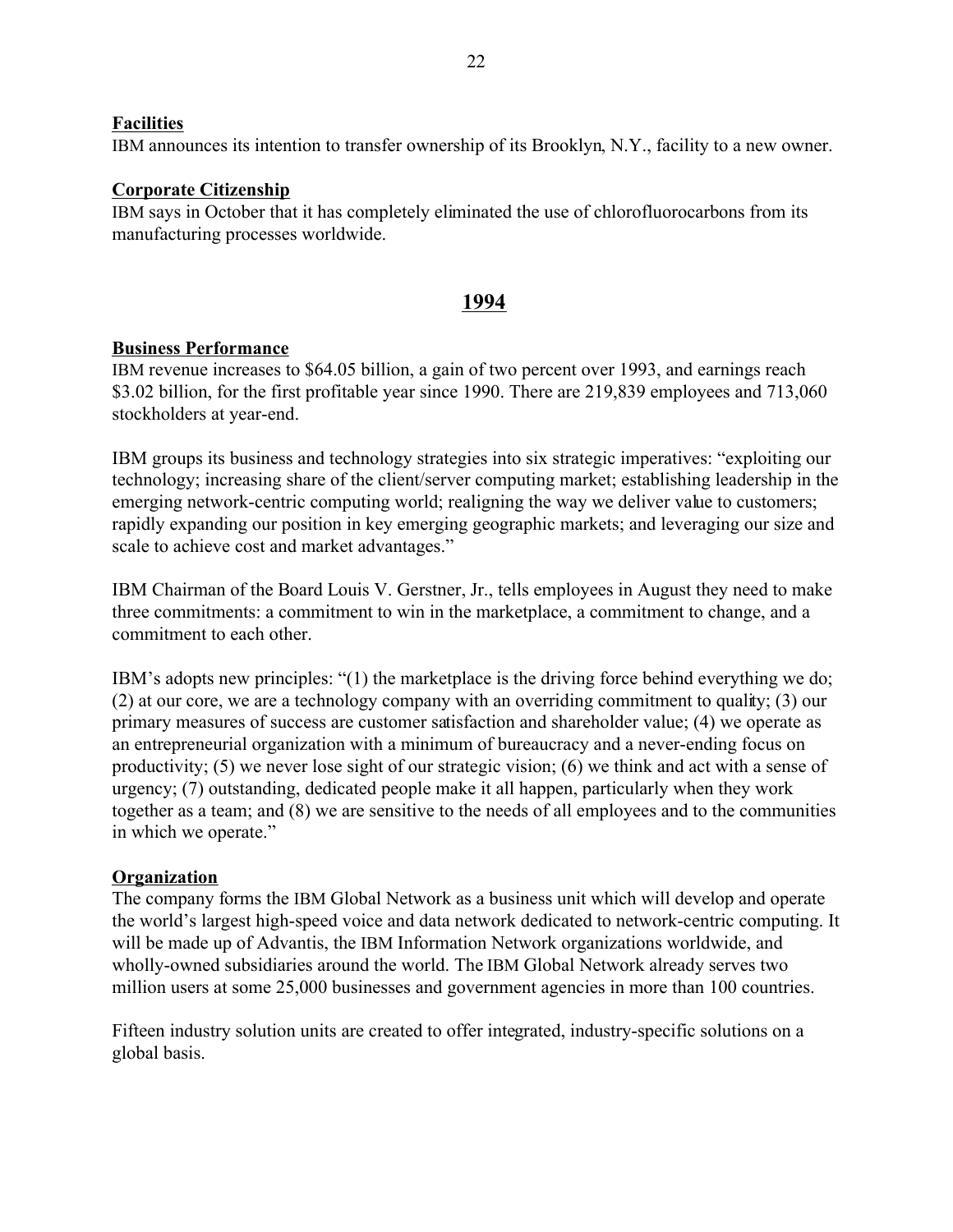IBM opens six subsidiaries in Eastern Europe — Poland, the Czech Republic, Slovenia, Slovakia, Bulgaria and Russia and Northern Asia; and reestablishes IBM South Africa.

The IBM Federal Systems Company is sold to Loral Corporation, effective January 1, 1994.

# **Products & Services**

IBM announces in April the System/390 Parallel Sysplex Offering, encompassing the Coupling Facility, the S/390 Parallel Transaction Server, high-speed coupling links and software enhancements. Also announced at that time are the S/390 Parallel Query Server, a specialized database server to the existing ES/9000 complex, the ES/9000 Model 9X2, and five new ES/9000 air-cooled processors. Six models of the System/390 Parallel Enterprise Server, along with new versions or releases of IBM mainframe operating systems, are rolled out in September.

IBM Belgium/Luxemburg announces the implementation of 16-megabit DRAM memory chip technology in an IBM ES/9000 processor at the Universite de Liege, the first 16M-bit memory chip installation in a large high performance processor in the world.

IBM adds seven new servers — including the Model C10 PowerPC server, and four new client workstations — to the RISC System/6000 line. The company later introduces three new PowerPC symmetric multiprocessor servers  $-$  RS/6000 Models G30, J30 and R30  $-$  and the RS/6000 Model 40P workstation. IBM unveils its second PowerPC-based system, the RISC System/6000 N40 notebook workstation, the most powerful system of its class in the world. The Cornell Theory Center receives the world's fastest, most powerful general purpose computer: a massively parallel IBM Scalable POWERparallel Systems SP2, capable of performing 136 billion calculations per second. CERN, the European Laboratory for Particle Physics, takes delivery of the most powerful IBM supercomputer ever ordered in Europe: a 64-node, AIX-based IBM Scalable POWERparallel Systems SP2.

A new generation of AS/400 computers called the AS/400 Advanced Series is introduced in May, including the AS/400 Advanced System, AS/400 Advanced Server and the AS/400 Advanced Portable. The AS/400 Advanced  $36 - a$  replacement option for the IBM System/36 using a powerful, new 64-bit RISC processor based on PowerPC architecture — debuts, as does the Portable One Model P02, a fully functional portable AS/400. IBM ships its 250,000th Application System/400, a model F80, to The Coca-Cola Company in Belgium.

A number of personal systems products are brought to market in 1994, including: the IBM PC Server, a low-cost industry-compatible server for local area networks; PS/2 Server 95 566 and Server 95 Array 566 Pentium systems; Options by IBM, a broad line of industry standard peripherals and accessories for the commercial market; the IBM Personal Computer PC 300 and 700 Series; new ThinkPad mobile computers, including the ThinkPad 755 Series, ThinkPad 360 Series and the ThinkPad 730T Tablet; the ThinkPad 510C; the IBM Aptiva Personal Computer; the Performance Series by IBM ValuePoint; and four new Personal System/1 computers.

The IBM RAMAC Array Family, a major advance in information storage technology, is announced in June, and consists of the RAMAC Array Direct Access Storage Device (DASD) and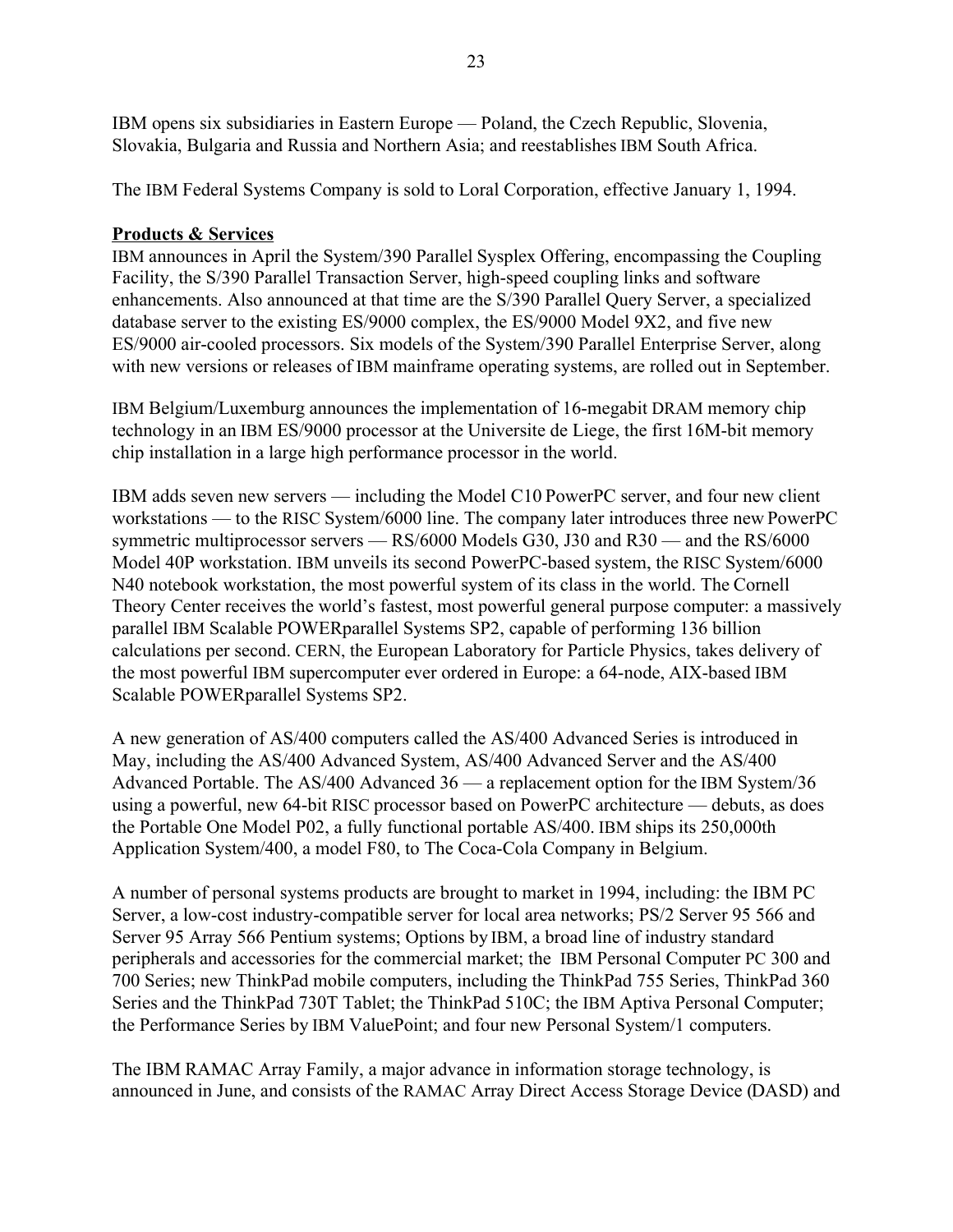the RAMAC Array Subsystem. Both products offer up to 90.8 gigabytes of information storage. Shipments of the RAMAC Array DASD begin in September. RAMAC represents one of IBM's most successful storage product launches ever, with almost 2,000 systems shipped to customers in its first three months of availability.

Other 1994 storage products announcements include: new models of disk, tape and optical storage products for AS/400 and RISC System/6000 platforms; IBM 7137 Disk Array Subsystem, which implements IBM's RAID 5 data redundancy technology; 7331 8mm Tape Library Model 205; 7332 4mm DDS-2 Tape Autoloader Model 005; IBM 7204 External Disk Drive Models 112, 317 and 325; IBM 7203 2.2 GB External Portable Disk Drive Module; IBM 9427 8mm Tape Cartridge Library; IBM 7208 External 8mm Tape Drive Model 222; IBM 7134 High Density SCSI Disk Subsystem; IBM 7204 External Disk Drive Model 315 that can be attached to RISC System/6000 workstations and servers; two new models of the IBM 3514 High Availability Disk Array for RISC System/6000; and three new models of the IBM 9337 Disk Array Subsystem. To date, more than 42,000 IBM 9337 systems with RAID 5 capability have been shipped to customers since it was introduced in 1992. In addition, IBM ships its 4-millionth disk drive incorporating advanced magneto-resistive (MR) head technology. (The company first shipped MR head components in 1991.)

IBMís software unit introduces a number of offerings during 1994, including: AIX Version 4.1; PC DOS 6.3; additions — such as COBOL Productivity Suite MVS/ESA and IBM PL/1 for OS/2 Version  $1.1$  — to the family of application development tools; Parallel Visual Explorer, innovative "data mining" software that graphically analyzes massive databases by dozens of variables; IBM 3D Interaction Accelerator, a software product that enables engineers and designers to take real-time walk-through tours of highly complex 3D virtual reality models; an extension of VisualAge – IBM's advanced, client/server programming environment – to access AS/400 business computing systems; a broad array of database tools, middleware and utilities to help customers manage distributed, multi-vendor database environments; a suite of integrated database systems management tools for UNIX and OS/2-based workstations; Visual Document Library and ImagePlus Visual Information software products for document management; and the VoiceType family of speech recognition products and VoiceType Dictation, capable of recognizing 32,000 words at a rate of approximately 70-to-100 words per minute, with 97 percent accuracy. More than 800,000 copies OS/2 Warp are sold worldwide in its first month in the marketplace.

IBM demonstrates in November a pilot model of the IBM Media Streamer, a system that stores and delivers huge volumes of video and other multimedia information.

Other products announced during the year include: IBM 4694 Model 004 Point-Of-Sale (POS) terminal; StorePlace, a new suite of offerings to provide retailers with new levels of flexibility and functionality for their POS and in-store information systems based on industry-standard open operating systems and object-oriented technology; IBM 4772 Universal Financial Printer; a set of product offerings that will enable customers to adopt the Asynchronous Transfer Mode protocol as a full network solution that works well with what they are using currently; and a family of one-megabit static random access memory chips that are among the industry's fastest.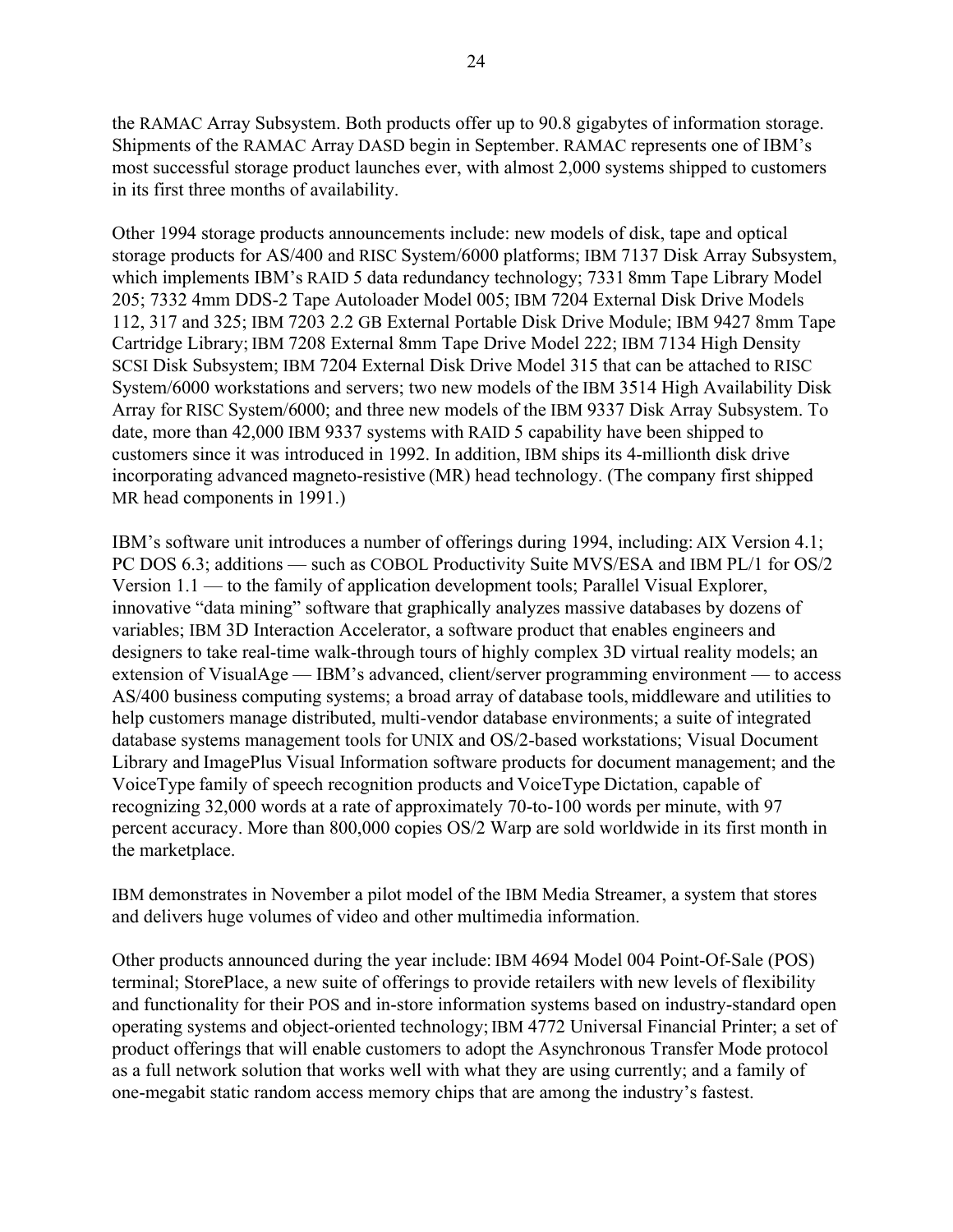# **Alliances**

IBM and Motorola complete development and fabrication of the PowerPC 620 microprocessor, the first 64-bit implementation of the PowerPC architecture. Apple Computer, Inc. and IBM demonstrate a system running a PowerPC 601 microprocessor at 120 MHz. (IBM ships its one millionth PowerPC 601 microprocessor in July.) IBM announces that Toshiba Corporation will incorporate PowerPC microprocessor technology into selected products. IBM Taiwan and

Motorola Electronics Taiwan, Ltd., say they are opening a PowerPC technical center in Taipei, Taiwan.

IBM, Siemens AG and Toshiba Corp. announce plans to design and develop a second generation 64Mb memory chip. IBM and Cirrus Logic, Inc., sign a joint venture agreement to manufacture semiconductor wafers for each company using IBM's submicron wafer processing technology at IBM's manufacturing facility in East Fishkill, N.Y. IBM and Philips Electronics N.V. sign a letter of intent to form a joint venture to manufacture semiconductor wafers at IBM's facility in Boeblingen Hulb, near Stuttgart, Germany. IBM and MEMC Electronic Materials Inc. form SiBond, L.L.C., a new limited-liability company to develop and manufacture silicon-on-insulator wafers.

Hitachi Ltd. and IBM enter into technology and licensing relationships concerning CMOS-based mainframes and RISC parallel systems based on the POWER/PowerPC architecture.

Atle Forvaltnings AB and IBM Sweden announce an agreement for Atle to buy a 65 percent share in the Jarfalla Industry Competence Center, a wholly-owned subsidiary of IBM Sweden

Ji Tong Communication Company Ltd. and IBM China Company Ltd. say they will establish the Jilong Information Network Research and Development (Beijing) Company, a joint venture company in support of China's efforts to build a nationwide information infrastructure. IBM China and the China Great-Wall Computer Group form a joint venture company — International Information Products (Shenzhen) Company — to manufacture, distribute and service personal computer products. In addition, a memorandum of understanding covering a wide range of technology projects and commitments is signed by IBM and China's Ministry of Electronics Industry.

# **Science & Technology**

IBM is first in the number of U.S. patents issued for the second year in a row, and the company's 1,298 patents are the most ever issued to any company in any year.

Researchers from the Thomas J. Watson Research Center show how their new rapid Prototyping System can create three-dimensional models in a matter of hours, without the aid of a technician. Other Yorktown researchers develop CYTUF, a new circuit board material for use in existing and emerging high performance computer, aerospace and automotive applications.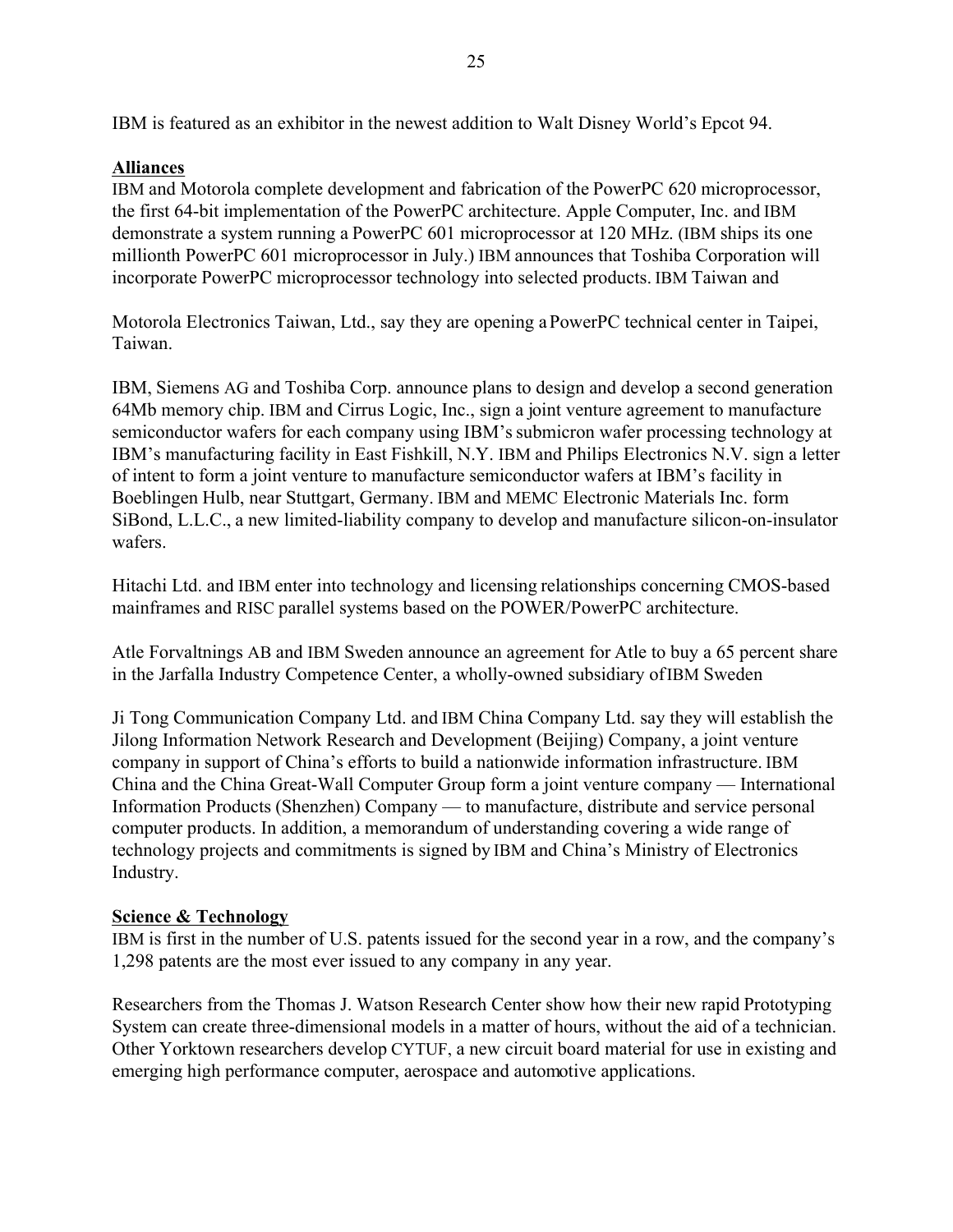Scientists at IBM's Almaden Research Center demonstrate new multilevel optical disks that are capable of huge gains in optical-disk data storage capabilities. A new formatting technique developed at Almaden permits IBM to pack 28 percent more data into its latest line of magnetic hard-disk drives for use in laptop computers.

IBM announces the completed development and fabrication of the PowerPC 604 microprocessor, the most powerful high-volume microprocessor in the industry. IBM technicians develop the fastest "lossless" data compression chip available, capable of processing up to 40 megabytes per second.

# **Facilities**

IBM announces that it will establish the China Research Laboratory in Beijing, China. The facility is expected to be fully operational by mid-1995.

A personal computer plant is opened in South Africa.

# **Corporate Citizenship**

IBM launches Reinventing Education, a program calling on local U.S. school districts to participate with IBM in a restructuring of primary and secondary schools.

# **1995**

# **Business Performance**

IBM revenue reaches \$71.94 billion, a gain of 12 percent over 1994, and net earnings of \$4.17 billion are 38 percent higher than the year before. There are 225,347 employees and 668,931 stockholders at year end.

# **Organization**

IBM creates in January an integrated IBM Software Group (SWG), to include the Software Solutions, Personal Software Products and Networking Software divisions; and it forms the Server Group, to include the AS/400, RS/6000 and Systems Technology and Architecture divisions, as well as the businesses that had been part of the Large Scale Computing Division (LSCD). Two new divisions replace LSCD: System/390 Division and the Power Parallel Division. (The IBM RISC System/6000 Division and POWER Parallel Division are combined later.) A worldwide sales and distribution organization is created, and the name, and much of the formal structure associated with the term "World Trade," is eliminated. Also in January, IBM unifies its services business into IBM Global Services, a single, global team to deliver seamless, integrated solutions to customers worldwide. At year end, the Internet Division is formed within SWG to define and implement all of IBM's software-based Internet and network computing initiatives.

IBM acquires in July all of the outstanding shares of the Lotus Development Corporation and the assets of GE Capital Systems Support Services, which supplies multivendor computer maintenance services. IBM also acquires Footprint Software Inc., a Canadian-based software company specializing in financial applications for banks around the world. The company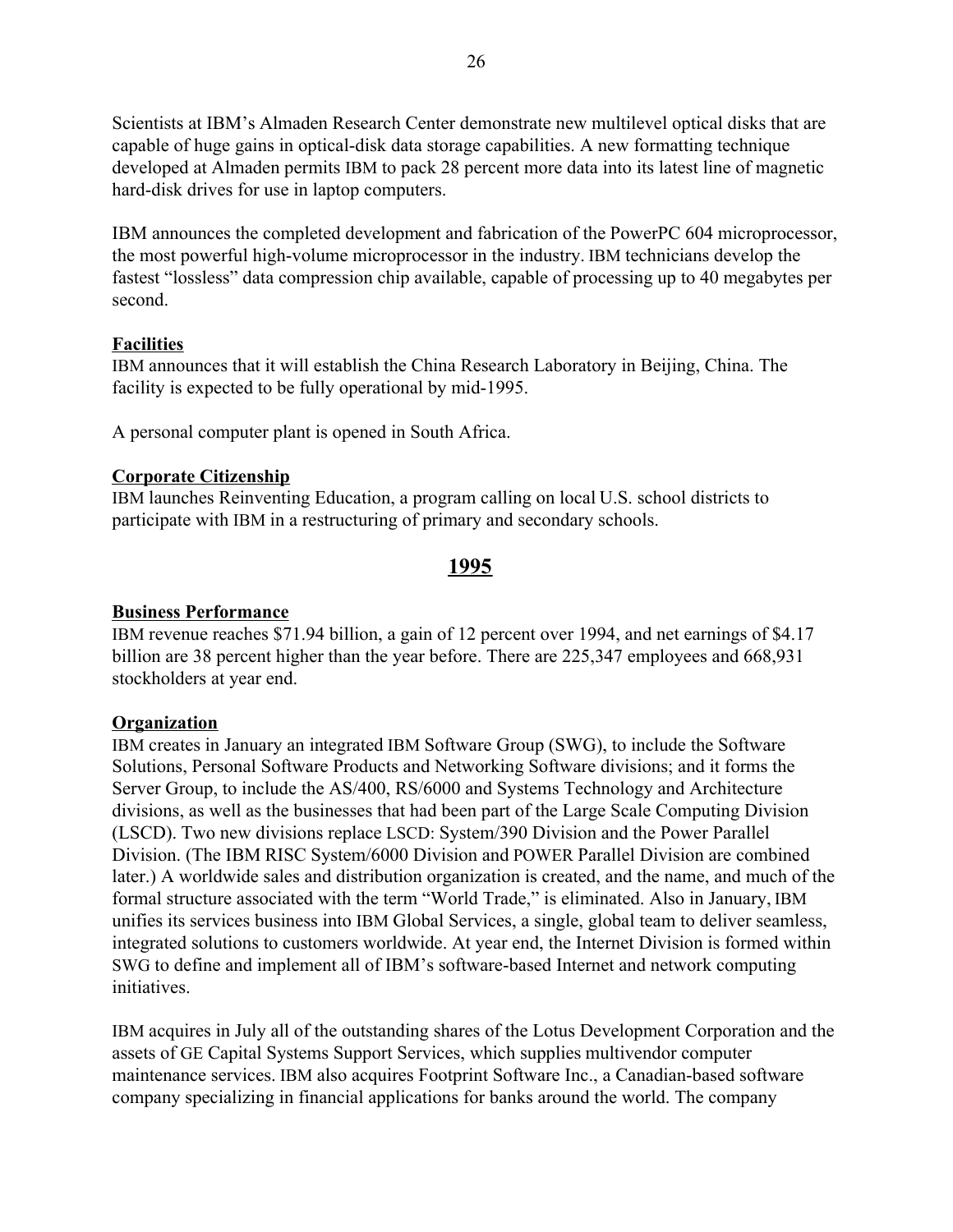announces an agreement to acquire Early, Cloud & Company, a software development and consulting services company.

#### **Products & Services**

IBM unveils 12 new models of the System/390 Parallel Enterprise Server in June. The largest of the new servers, which all use complementary metal oxide silicon (CMOS) based processors, will provide customers up to 2.7 times the processing power of the largest CMOS-based IBM server in the marketplace. IBM ships more mainframe computing power in 1995 than in any year before.

IBM rolls out in February the RISC System/6000 Model 3CT and Model 39H; IBM Xstation 160, the first IBM product to incorporate a PowerPC 603 microprocessor; and a new, RS/6000-based processor for the IBM SP2 offering higher "number crunching" performance than its current counterpart. The RS/6000 Model 591 deskside and Model R21 rack-mounted systems, which can be configured with as much as 2 gigabytes of memory, are announced in July. The following month, IBM introduces a faster high-end processor for the RS/6000 Scalable POWERparallel Systems (SP), and in October, the RS/6000 Model E20. An IBM Scalable POWERparallel System is used to provide access to the Wimbledon Home Page on the Internet.

The AS/400 Advanced Portable, a low-cost, compact version of AS/400, is announced.

A full range of PC Servers, ranging from the versatile PC Server 320 models to the IBM PC Server 720, the high-performance symmetric multiprocessing superserver, debuts. Introduced later in the year are the PC Server 310 line, PC Server 520 line, and new models of the PC Server 320 line. In addition, IBM announces the PC Server S/390, to enable application developers to write and test mainframe applications right on their PCs.

In other personal systems announcements, IBM rolls out the ThinkPad 701C, a machine smaller than a sheet of typing paper with a full-sized typing surface; new IBM Personal Computer 300 models; and the ThinkPad 755CV and 755CX. The company adds the Intel 133 MHz Pentium processor to its line of IBM Personal Computer 700 desktop systems

IBMís storage products announcements during the year include: IBM 7331 8mm Tape Library Model 205; additions to the Travelstar and Deskstar families of disk drives; the RAMAC 2 Array DASD and the RAMAC 2 Array Subsystem, a new generation of RAID 5 disk storage for IBM System/390 users; the 7135 RAIDiant Array Model 210, the 7131 MultiStorage Tower Model 105 and the 7210 External CD-ROM Drive Model 010; IBM 3590 High Performance Tape Subsystem, featuring the new Magstar tape drive; and IBM 7133 Serial Storage Architecture Disk Subsystem, the industry's first storage subsystem to implement Serial Storage Architecture. More than 2,000 RAMAC Array Family information systems are delivered by mid-January, only three and a half months after the new RAID 5 products became available — the most successful product introduction for high-end disk storage. IBM in June makes the 4,500th shipment of its RAMAC Array Family of storage products for mainframe computers.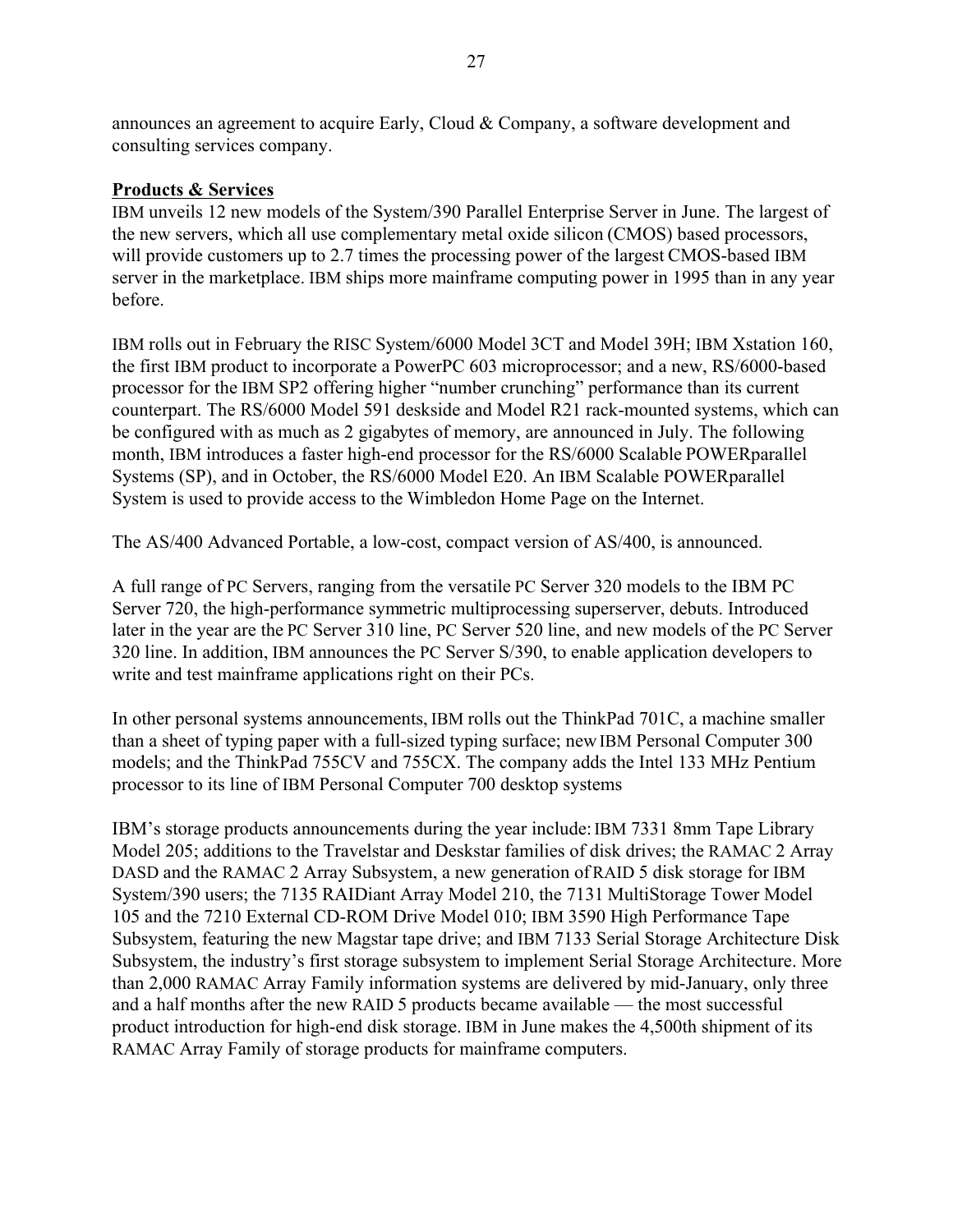Among IBM's 1995 software introductions are: Version 5 Release 2.2 of MVS/ESA, making it easier to port UNIX applications to mainframe servers; Version 3 Release 1 of OS/400; AIX 4.1; the first CICS transaction processing software clients that will allow PC users to connect to any computer server that runs CICS software, new software to allow customers to more simply manage CICS systems in the UNIX environment, a new Internet offering to give users the capability to access their CICS applications from anywhere on the Internet, and new UNIX versions of existing CICS, DCE and Encina software; VisualAge for COBOL for OS/2, COBOL Set for AIX, and COBOL for MVS; Version 4 Release 1.4 of CATIA, the industry's leading computer-aided design software; Parallel Visual Explorer, data analysis software for researchers in a wide range of science and business disciplines; PC DOS 7; SystemView Series, the next generation systems management software; the IBM Digital Library, an initiative to help owners of information content such as films, music, text, art and rare manuscripts, make them available on networks around the world; an integrated suite of antivirus products and services, including software that protects personal computer users by detecting and removing more than 6,000 strains of computer viruses; Printing Systems Manager, the first UNIX-based software tool which implements industry standards to manage print in a distributed environment; WebExplorer, a graphically-based software application that allows users to navigate easily through the Internet's World Wide Web; new releases of NetFinity and DB2 Multisystem for OS/400, which distributes database queries over 128 processors on 32 networked AS/400 systems; and OS/2 Warp P3.0, the first simplified Chinese 32-bit operating system, and OS/2 Warp with WIN-OS2.

IBM also announces that the total number of OS/2 Warp licenses reaches six million in 1995 and that overall OS/2 purchases top 12 million. The company also reports that in industry-standard benchmark testing, IBM DATABASE 2 for AIX set the fastest performance announced to date for a relational database running on a uniprocessor system. IBM states its intent in October to replace the MVS/ESA operating system and 30 other related software products with a single, integrated open server system  $-$  OS/390.

In a landmark speech at COMDEX '95 in Las Vegas, IBM Chairman Louis V. Gerstner, Jr., outlines IBM's vision of network-centric computing before an audience of 7,000 people.

IBM continues to add to its network computing hardware, software and services, including: a worldwide network offering supporting Lotus Notes, enabling businesses to implement Notes applications on the IBM Global Network; the launch of the 1995 U.S. Open home page on the Internet, bringing information about the Grand Slam tennis tournament to fans throughout the world; selection by the Greater Dayton Area Hospital Association to build its Integrated Health Information Network Project that will link all of the Association's member hospitals along with physicians and insurers; HealthVillage, accessible from the IBM Healthcare Solutions Home Page on the Internet, to deliver new levels of health information, service and education; NetWorkStation Management, a set of global services to help customers manage the complexity and cost of multivendor, client/server computing environments; launch of its latest Digital Library customer initiative at Lutherhalle Wittenberg, with the announcement of a unique project to digitally capture the museum's rare books and works of art, and make them more accessible; IBM 3746 Nways Controller Model 950 and enhancements to the IBM 3746 Nways Controller Model 900; 2217 Nways Multiprotocol Concentrator, Advanced Communication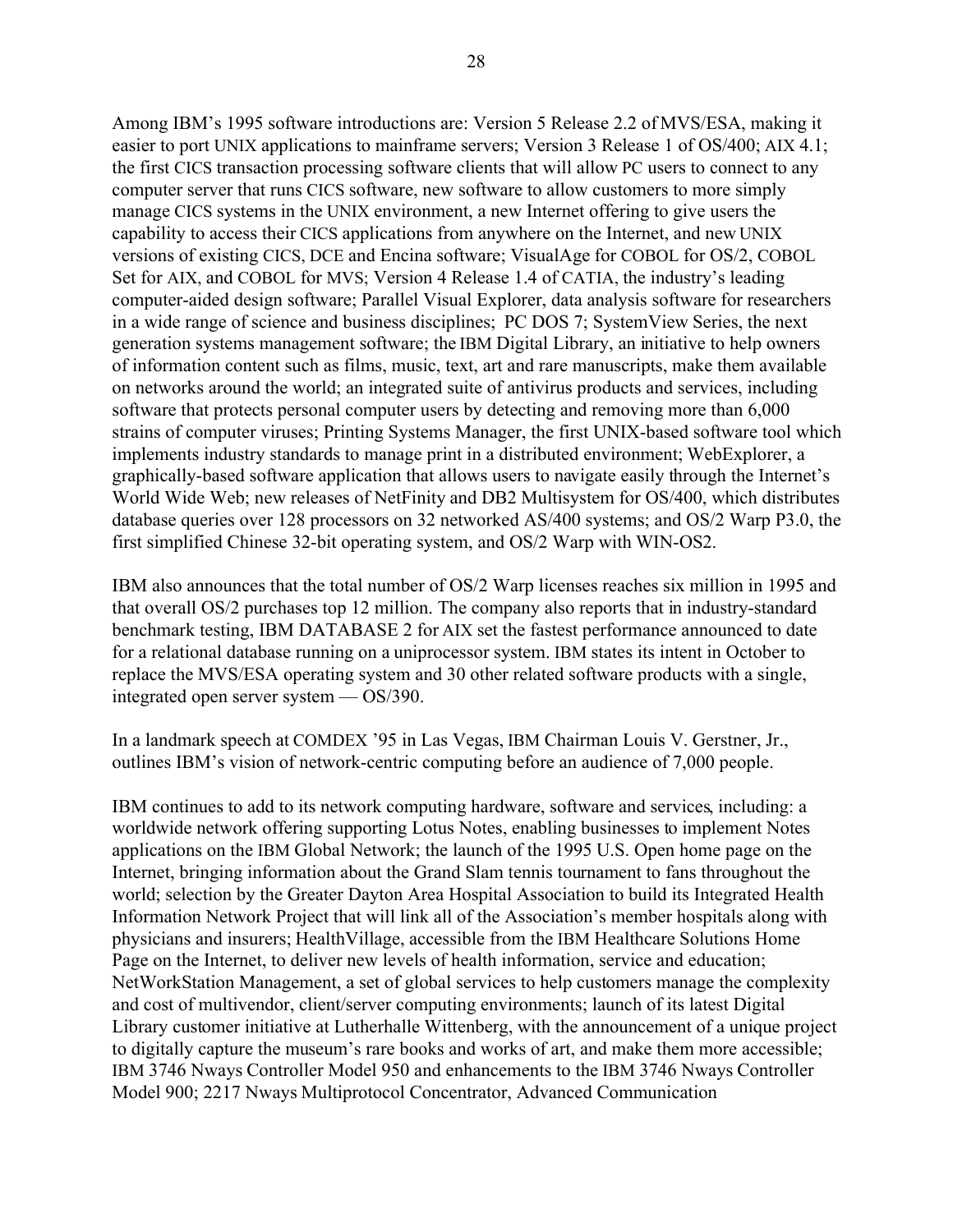Function/Network Control Program Version 7 Release 3, Nways Multiprotocol Routing Network Services Version 1 Release 2, and two new models of the 2210 Nways Multiprotocol Router; NetFinity 2.01, a part of the SystemView family, enhanced to support Desktop Management Interface and Novell's NetWare Management Services standards; NetFinity 3.0 PC systems and asset management software for PC networks; and four new 2210 router models and accompanying software.

Among IBM's other 1995 hardware introductions are: the IBM 7586 Industrial Computer, powered with the PowerPC 601 microprocessor, followed later by five new models of the IBM 7585 and 7586 Industrial Computer family and the IBM 7573 Industrial Graphics Display; the IBM 3900-0W3 printer, IBM 3112 and 3116 desktop laser printers, 3170 full color digital printer, IBM 4247 multi-form printer, and IBM 3160 advanced function printer; and IBM 7524 Data Collection Terminal Model 050 and Model 100, and IBM 7524 RF Terminal Model 051 and Model 052. IBM sells its one millionth Point-of-Sale system, the 4695 color touchscreen.

Mercedes-Benz awards IBM a 12-year contract for the design, integration and management of the information technology infrastructure for its first U.S. passenger vehicle manufacturing plant in Alabama; IBM receives a \$2 million grant to develop a system that will provide wider public access to NASA earth and space science data over the Internet; DreamWorks SKG and IBM agree to develop the asset management component of the DreamWorks Digital Studio; and, at the request of the European Commission, IBM provides computers, software and services for journalists covering the Group of Seven conference in Brussels on the information society.

IBM announces that it will provide customers with a comprehensive set of services, tools and support for their Year 2000 transitions. It also says that IBM will serve as the worldwide information technology sponsor for the Olympic games through 2000. The company reports the general availability of IBM Microkernal, Release 1.0, and the Microkernal Development Environment, which allows corporations to leverage their hardware and software investments through its scalability, portability and modularity.

The total value of IBM's worldwide managed operations contracts reaches the \$30 billion mark as new business signings of more than \$3 billion are recorded worldwide during the first half of the year.

# **Alliances**

Apple Computer, Inc., IBM and Taligent, Inc. announce that Taligent — which was formed in 1992 by Apple and IBM — will become an object technology development center and a wholly-owned subsidiary of IBM.

IBM, Siemens, Toshiba and Motorola disclose plans for a four-way alliance to develop future generations of highly advanced semiconductor chips, including a 1-gigabit dynamic access memory device. Toshiba and IBM also say they plan to establish a U.S. joint venture for manufacturing dynamic random access memory chips, beginning with 64 Megabit DRAMs. A single 64Mb DRAM can store the equivalent of more than 6,000 pages of typewritten text.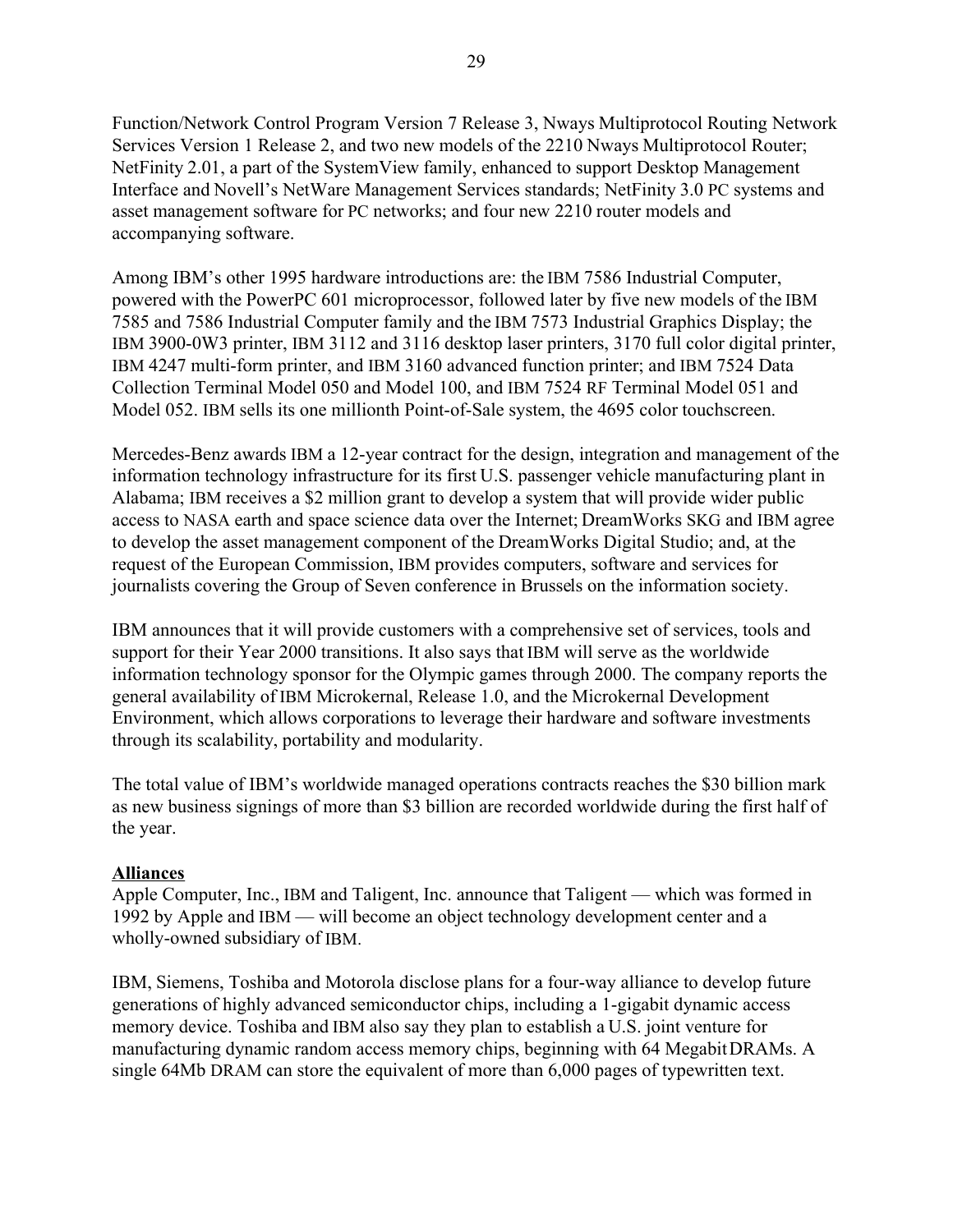Chipcom Corporation and IBM announce in February a multi-year expansion to their existing strategic development and marketing alliance, originally signed in September 1992. IBM announces in July a development, manufacturing and marketing agreement between the Networking Hardware Division and the 3Com Corp. in the field of enterprise networking. This agreement preserves the alliance that IBM has had with Chipcom Corp., which 3Com plans to acquire.

IBM and Risk Management Technologies form a joint venture to develop and market the world's first massively parallel processing asset liability and data warehouse solution. Holiday Inn Worldwide and IBM say they will work together to refine and fully integrate the worldwide hotel chain's client/server central reservation and property management system. Ameritech and IBM form a technology services alliance in the desktop outsourcing marketplace.

STET, the Italian holding company which owns Telecom Italia, and IBM announce a preliminary agreement to become global partners on a wide range of advanced business and consumer services via worldwide communication networks. IBM and Philips Electronics N.V. of the Netherlands, agree to form a new joint venture company to operate IBM's facility in Boeblingen Hulb, near Stuttgart, Germany.

# **Science & Technology**

IBM is awarded the most U.S. patents for the third straight year, receiving a record 1,383 patents from the U.S. Patent and Trademark Office  $-27$  percent more than any other company in 1995. The company more than doubles its hiring of people with Ph.D.s in electrical engineering and computer science  $-$  and hires a full 10 percent of the total number of such Ph.D.s entering the workforce.

U.S. President Bill Clinton presents the National Medal of Technology, the highest U.S. award for technical innovation, to Praveen Chaudhari, Jerome J. Cuomo (retired) and Richard J. Gambino, three Thomas J. Watson Research Center scientists for their discovery of the special magnetic materials that made possible today's \$2 billion rewritable-optical-disk data storage industry. Don Eigler, the IBM scientist who was the first to position an individual atom, wins the 1995 Dannie Heineman Prize awarded by the Goettingen Academy of Sciences and Humanities. Stephen J. Boies and John D. Gould (retired) of the Thomas J. Watson Research Center receive the 1995 Jack A. Kraft Award from the Human Factors and Ergonomics Society for extending the field of human-computer interaction to new areas, such as lasers, integrated circuit inspection and usability engineering.

IBM scientists complete a two-year calculation — the largest single numerical calculation in the history of computing  $\sim$  to pin down the properties of an elusive elementary particle called a ìglueball.î The calculation was carried out on GF11, a massively parallel computer at the Thomas J. Watson Research Center.

IBM unveils in December an early version of the Deep Blue parallel computing system in a tune-up for the February 1996 showdown with World Chess Champion Garry Kasparov.